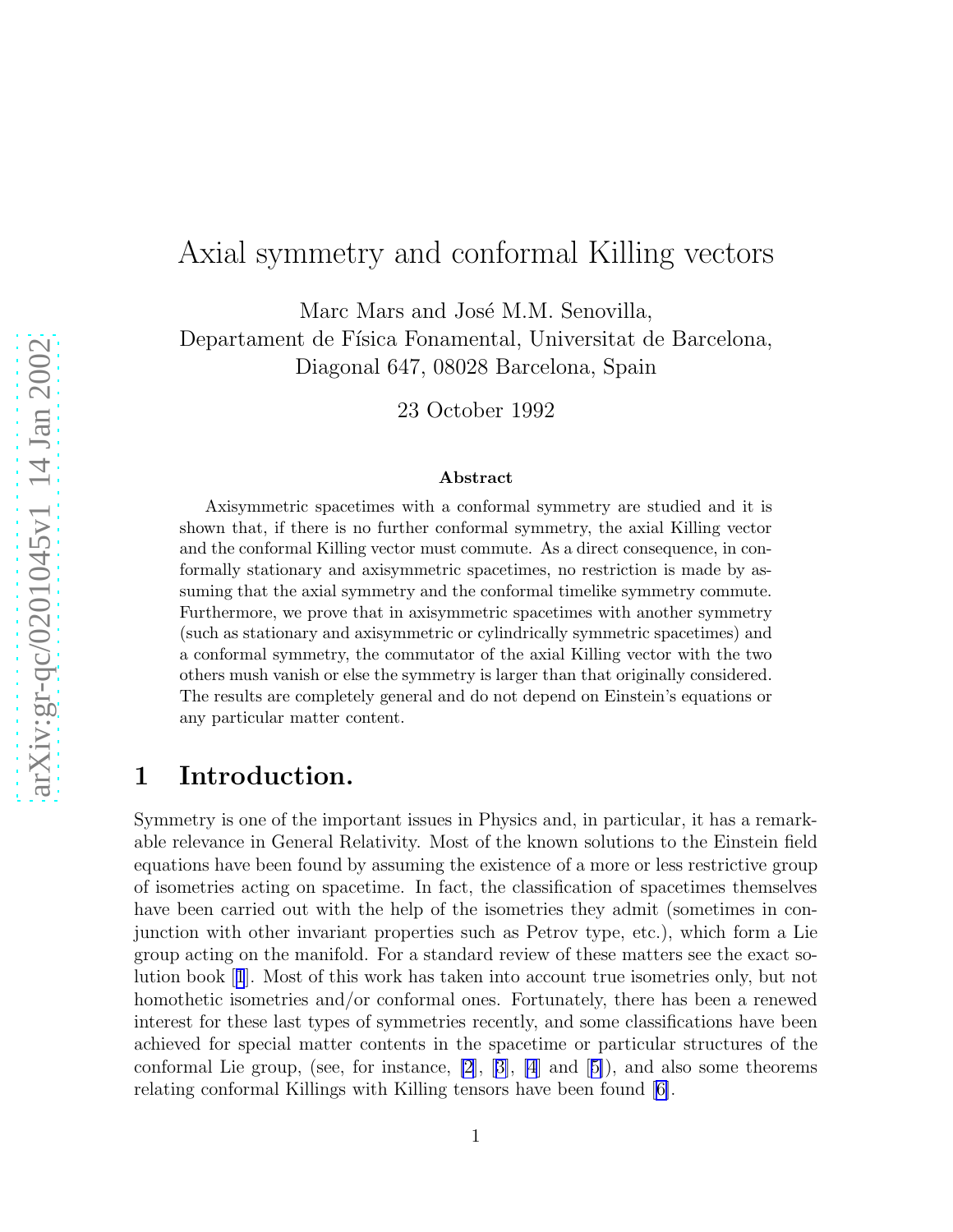Non isometric symmetries have a very important application in stationary and axially symmetric spacetimes, which constitute one of the outstanding scientifical subjects within General Relativity due to their importance for the description of the gravitational field of isolated objects. In fact, most known stationary and axisymmetric perfect-fluid solutions possess one of these symmetries. Namely, the Wahlquist solution [\[7](#page-16-0)] (and its limit cases found by Kramer[[8](#page-16-0)],[[9\]](#page-16-0), [\[10](#page-16-0)]) have a non-trivial Killing tensor, while the solutions presented in Refs.[\[11](#page-16-0)][[12\]](#page-16-0) have a proper conformal Killing vector. It seems therefore very interesting to study general stationary and axisymmetric spacetimes with one proper (or homothetic) conformal Killing vector. This study was started by Kramer in a series of papers[[13\]](#page-16-0), [\[14\]](#page-16-0), [\[15](#page-16-0)], where the different Bianchi types of the conformal Lie group and associated line-elements were presented. However, in these papers and also in[[5\]](#page-16-0) no restriction was considered for the Bianchi types and every possible case was taken into consideration. This is not what happens with Bianchi types of true isometries involving an axial Killing, as is very well known since the results of Carter[[16](#page-16-0)] concerning axial symmetry appeared. Thus, for instance, it follows from Carter's paper that in stationary and axisymmetric spacetimes, the timelike and axial Killing vectors commute and, furthermore, either there are only those two symmetries or there is a larger isometry group of at least four dimensions. Do similar results hold for conformal Killings in axially symmetric spacetimes? The answer is yes, as we shall prove in this paper. More precisely, we are able to show that: 1) In axially symmetric spacetimes with one and only one conformal Killing vector, the axial Killing and the conformal Killing commute. Therefore, in axially symmetric spacetimes with a conformal Killing, if they do not commute then there is an at least three-dimensional conformal group. 2) In axially symmetric spacetimes with a timelike conformal Killing vector, there is no restriction in assuming that the axial Killing and the timelike conformal Killing commute and also either there are only those two symmetries or else there is a, at least, four-dimensional conformal group. 3) In axially symmetric spacetimes with one more (and only one) Killing vector and one and only one conformal Killing vector, the axial Killing commute with the other two. Therefore, we also have 4) in stationary and axially symmetric spacetimes with one conformal Killing vector, the axial Killing commutes with the two others. Thus we see that the three-dimensional conformal group of stationary and axisymmetric spacetimes with one conformal Killing cannot be arbitrary but rather it can only take one of the few forms in which the axial Killing commutes with the other two symmetries. It should be noticed that this is a general result and it does not depend on the particular form of the energy-momentum tensor or any other thing at all. Obviously, similar results hold also for cylindrically symmetric spacetimes with one conformal Killing vector.

The plan of the paper is as follows. In section 2 we define the concept of spacetime with axial symmetry and derive a series of previously known theorems in such a situation. In particular, we also recall a set of very well-known properties of the axis of symmetry and the axial Killing vector which are standard but not easily available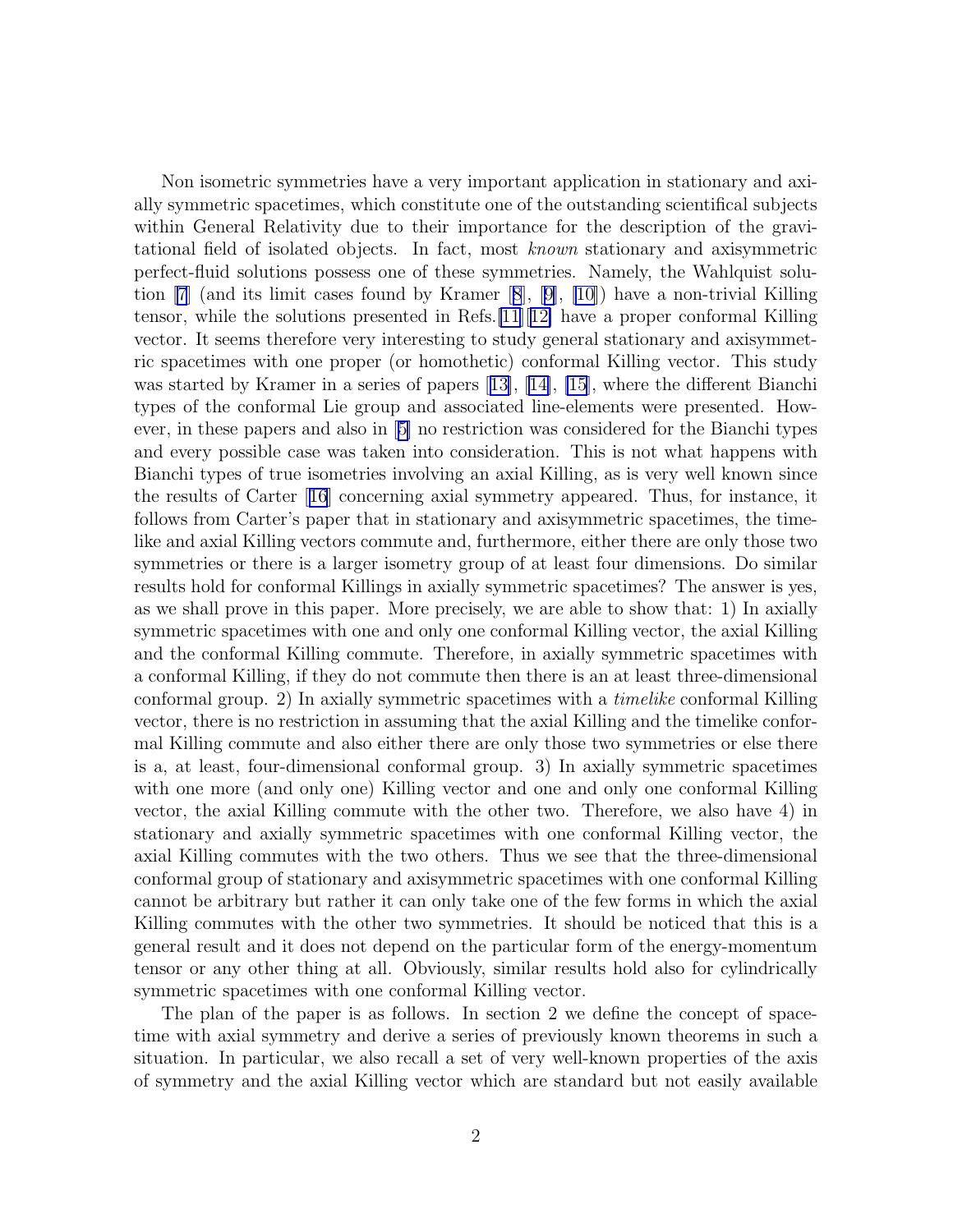in the usual literature. Most of the notations and results presented there will be used repeatedly in the rest of the paper. Section 3 is devoted to presenting the main theorems in this work, which concern the combination of axial symmetry with a conformal symmetry. Namely, we prove that the axial Killing and the conformal Killing must commute if we want to have no more symmetry in spacetime. We also prove that if the conformal Killing is not normal to the axis of symmetry then either commutes with the axial Killing or there is another conformal Killing that does. A trivial corollary of this is that there is no loss of generality in assuming that a timelike conformal Killing vector commutes with the axial Killing. Of course, all these results are also valid for homothetic and true Killing vectors and thereby we reobtain, in this last case, the main results already known for stationary and axisymmetric spacetimes or cylindrically symmetric spacetimes. Finally, we devote section 4 to the case in which there is another Killing vector other than the axial Killing vector and also a proper (or homothetic) conformal Killing vector. We show that in this case the axial Killing must commute with the other symmetries. Our notation is standard and every object that appears herein is defined the first time it comes out.

### 2 Definitions and basic results.

A space-time,  $V_4$ , has axial symmetry if there is an effective realization of the onedimensional torus T into  $V_4$  that is an isometry and such that its set of fixed points constitutes a two-dimensional surface. (It can be seen that given an isometric realization of the one-dimensional torus whose fixed points form a two-dimensional surface, there is always another realization with the same properties and also effective). Mathematically, these two conditions are expressed by:

1. There is a map  $\tau$ 

$$
\tau: T \times V_4 \rightarrow V_4
$$
  

$$
(\phi, x) \rightarrow \tau(\phi, x) \equiv \tau_{\phi}(x)
$$

which is a realization of the Lie group T where each  $\tau_{\phi}$  is an isometry of  $V_4$ .

2. The set of fixed points of  $\tau$ , that is to say

$$
W_2 \equiv -x \in V_4 \; ; \; \tau_{\phi}(x) = x \quad \forall \phi \in T \; ''
$$

is a two-dimensional surface in  $V_4$ . From now on, we shall often refer to  $W_2$  as the axis of symmetry.

The Killing vector field that  $\tau$  defines will be called  $\vec{\sigma}$  throughout this paper. We do not assume anything about the spacelike, timelike or null character of  $\vec{\sigma}$  in the spacetime,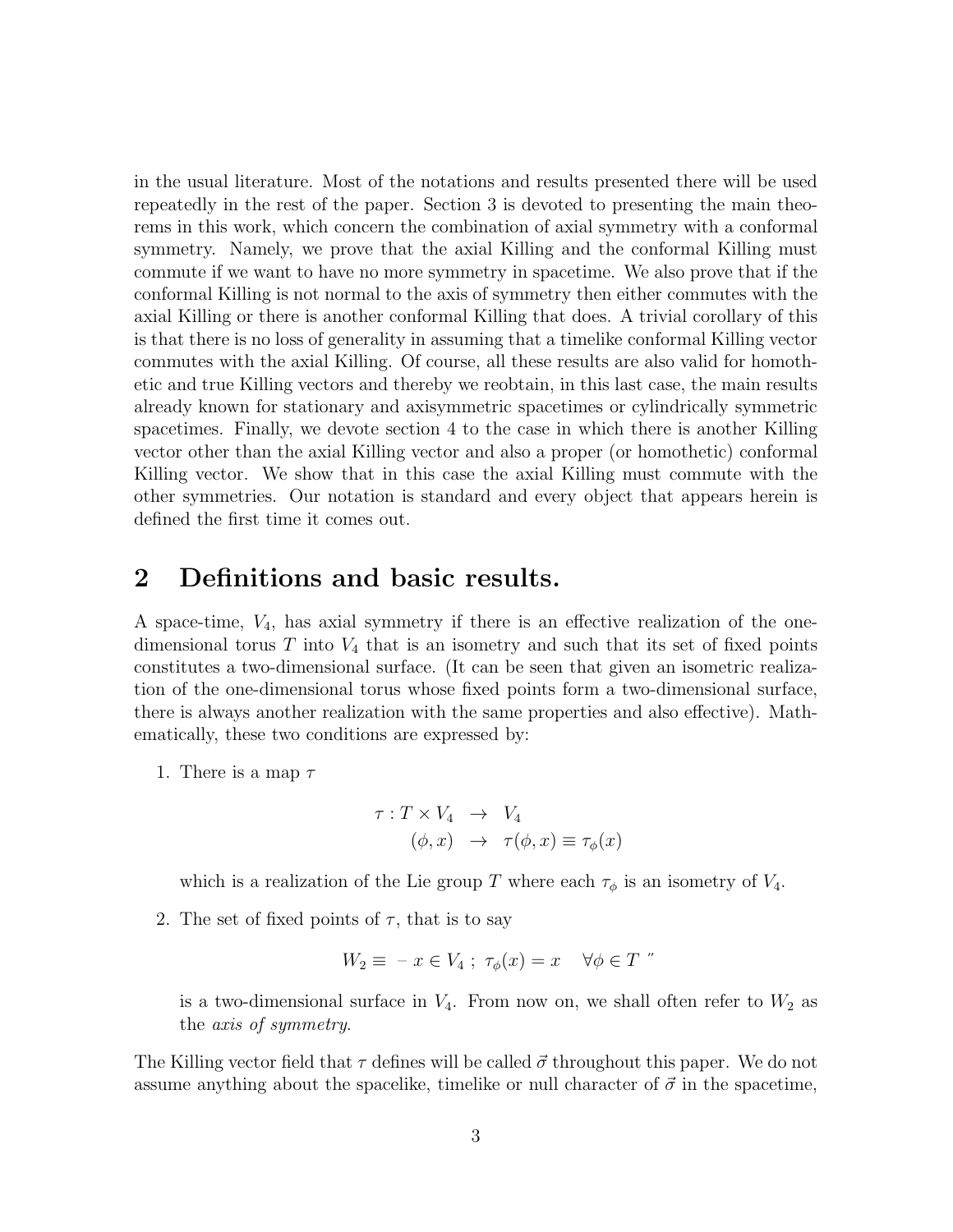because this character can change from one region to another. Despite this fact, it can be proven that  $\vec{\sigma}$  is always spacelike in a neighbourhood of the axis  $W_2$ , as we shall presently see. At any point  $Q \in W_2$  we denote by  $L_Q$  the tangent plane of  $W_2$  at  $Q$ . Obviously, we have  $L_Q \subset T_Q(V_4)$  where  $T_Q(V_4)$  is the tangent space at Q. As a trivial consequence of the above, the differential map

$$
d\tau_{\phi} \mid_{x}: T_{x}(V_{4}) \rightarrow T_{\tau_{\phi}(x)}(V_{4})
$$

$$
\vec{V} \rightarrow d\tau_{\phi} \mid_{x} (\vec{V})
$$

is a linear isometry between tangent spaces, where we denote by  $\vert_x$  the restriction to the point x. In addition, if  $Q \in W_2$  then  $d\tau_{\phi} |_{Q}$  is an isometric automorphism of  $T_Q(V_4)$ .

There is an easy characterization of the vectors tangent to the axis of symmetry in a fixed point, which is intuitively obvious having in mind that  $d\tau_{\phi}$  is the linearization of the isometry group. This characterization is written down in the following Lemma (see e.g.[[17](#page-17-0)]):

**Lemma 1** For points Q on the axis,  $\vec{V} \in L_Q$  if and only if  $d\tau_{\phi} |_{Q} \vec{V} = \vec{V}$  for every  $\phi \in T$ .

In other words, the vectors in  $L_Q$  (  $Q \in W_2$ ) are those invariant by  $-\tau_{\phi}$ ".

For points on the axis, we define  $P_Q$  as the linear subspace of  $T_Q(V_4)$  orthogonal to  $L_Q$ . Being  $d\tau_\phi|_Q$  an isometric automorphism of  $T_Q(V_4)$  it leaves  $P_Q$  invariant. The following general result about representations of the one-dimensional torus allows us to prove that the axis of symmetry is a timelike surface.

**Lemma 2** Let V be a two-dimensional vector space with a non-vanishing metric. If there is a (continous) representation  ${R_{\phi}}$  of the Lie group T on V which is an isometry and also there is a  $\phi_0 \in T$  such that  $R_{\phi_0} \neq Id \mid_V$ , then the metric in V must be positive definite.

We have already shown that  $P_Q$  is invariant under  $d\tau_{\phi}$ , which is a representation of T. If we had  $d\tau_{\phi}$  | $_{PQ} = Id \mid_{PQ}$  for all  $\phi \in T$ , then by Lemma 1 we would have  $P_Q \subset L_Q$ which is impossible in a linear space with a lorentzian metric. Then, we can apply the previous Lemma to deduce that  $P_Q$  must be positive definite. Therefore  $L_Q$  is a two-dimensional lorentzian subspace and  $P_Q \cap L_Q = \{\vec{0}\}\.$  Thus we have proven (see [\[16](#page-16-0)] or[[17\]](#page-17-0)):

**Theorem 1** The axis of symmetry,  $W_2$ , is time-oriented.

In what follows, we are going to prove very general results concerning the commutators of general vector fields with the axial Killing vector field. These general results will be essential for the main theorems of sections 3 and 4 below. To that end, let  $\vec{\alpha}$ be any vector field. The first Lemma we can show is: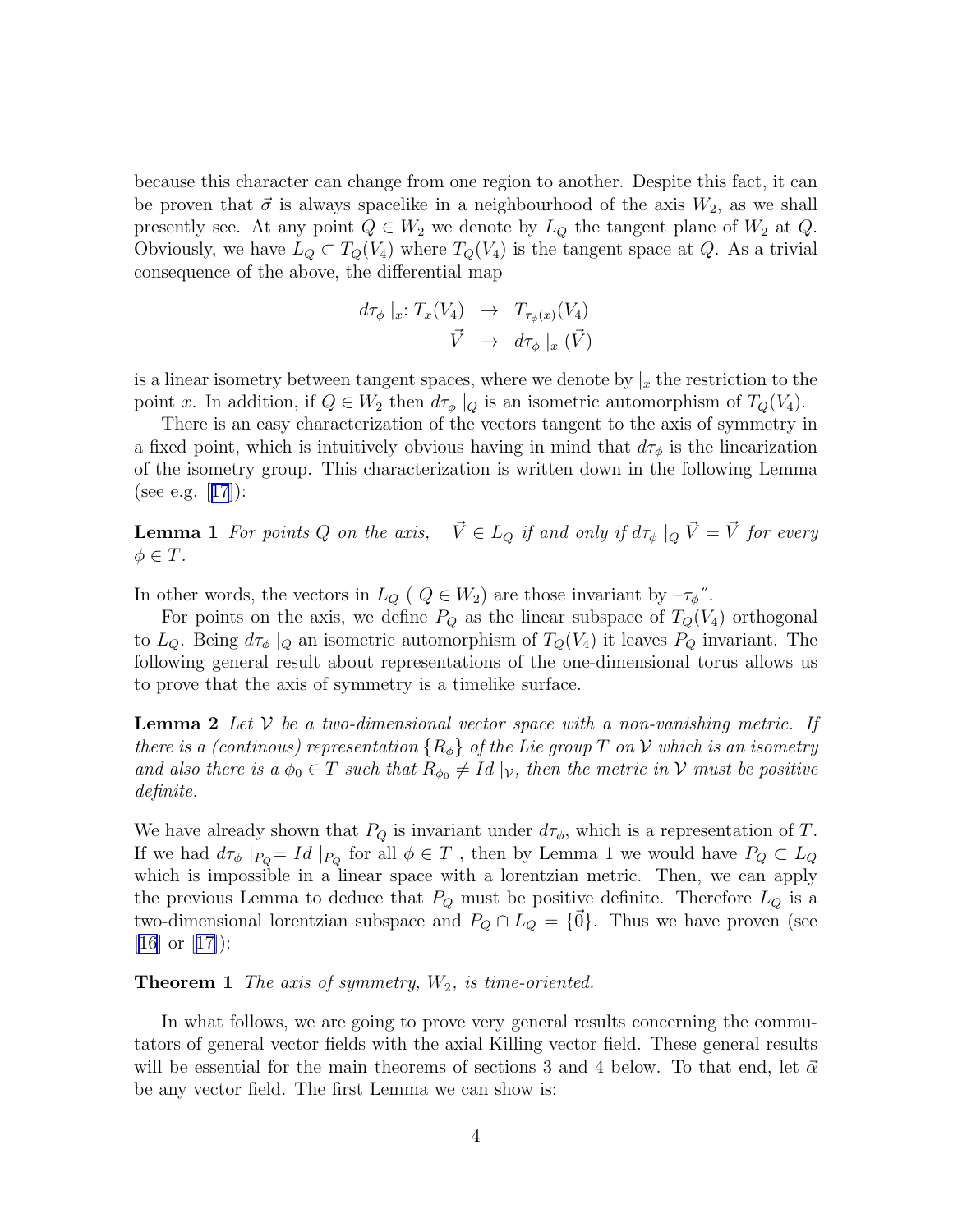<span id="page-4-0"></span>**Lemma 3** For  $Q \in W_2$ ,  $\vec{\alpha} \mid_Q i$  is tangent to the axis if and only if  $[\vec{\alpha}, \vec{\sigma}] \mid_Q = \vec{0}$ .

*Proof* : Due to Lemma 1 we know that  $\vec{\alpha}$  is tangent to the surface of fixed points iff it is invariant by  $\{\tau_{\phi}\}\$ at points on the axis, which is equivalent to saying that  $\left(\frac{d}{d\phi}d\tau_{\phi}\right)_{\phi=0} \vec{\alpha}$   $|_{Q} = \vec{0}$ . But using the fact that in a coordinate system  $\frac{d}{d\phi}(\tau_{\phi})_{\mu}^{\beta}$   $|_{\phi=0} =$  $\partial_{\mu}\sigma^{\beta}$ , this is equivalent to

$$
\alpha^{\mu}\partial_{\mu}\sigma^{\beta} \mid_Q = 0.
$$

α

Now, given that  $\vec{\sigma}|_Q = \vec{0}$ , we can rewrite this equation as  $\alpha^{\mu}\partial_{\mu}\sigma^{\beta} - \sigma^{\mu}\partial_{\mu}\alpha^{\beta}|_Q = 0$ , that is to say,  $[\vec{\alpha}, \vec{\sigma}] |_{Q} = 0$ , and the Lemma is shown.

Thus, we have a second characterization for vectors in  $L_Q$  as those whose commutator with the axial Killing vanishes at Q. Further results of the same type can be proven, as for instance the following two Lemmas which in some sense complete the previous one.

**Lemma 4** For all vector fields  $\vec{\alpha}$  and every point  $Q \in W_2$ , the vector  $[\vec{\alpha}, \vec{\sigma}] |_{Q}$  belongs to  $P_Q$  and is orthogonal to  $\vec{\alpha}|_Q$ .

*Proof*: Given that  $\vec{\sigma}|_Q=0$  we have

$$
[\vec{\alpha}, \vec{\sigma}]^{\beta} \mid_{Q} = \alpha^{\mu} \nabla_{\mu} \sigma^{\beta} \mid_{Q} \qquad \forall \vec{\alpha}, \qquad (1)
$$

and also, as  $\vec{\sigma}$  is a Killing vector,

$$
[\vec{\alpha}, \vec{\sigma}]^{\beta} |_{Q} = -\alpha^{\mu} \nabla^{\beta} \sigma_{\mu} |_{Q} .
$$

But then  $[\vec{\alpha}, \vec{\sigma}]^{\beta}V_{\beta}|_Q = 0$  for all vectors  $\vec{V} \in L_Q$ , because if  $\vec{V} \in L_Q$  then  $V^{\beta} \nabla_{\beta} \sigma_{\mu}|_Q = 0$ as follows from Lemma 3. Therefore  $[\vec{\alpha}, \vec{\sigma}] |_{Q}$  is orthogonal to every vector tangent to the axis and then  $[\vec{\alpha}, \vec{\sigma}] |_{Q} \in P_Q$ . Finally, contracting (1) with  $\alpha_{\beta}$  it is obvious that  $\vec{\alpha}|_Q$  and  $[\vec{\alpha}, \vec{\sigma}]|_Q$  are orthogonal to each other.

**Lemma 5**  $\vec{\alpha} \mid_Q i$  is not tangent to the surface of fixed points at some point  $Q \in W_2$  $(\Leftrightarrow [\vec{\alpha}, \vec{\sigma}] \mid_{Q} \neq \vec{0}$  already proven ) if and only if  $[\vec{\alpha}, \vec{\sigma}] \mid_{Q}$  is linearly independent of  $\vec{\alpha} \mid_{Q}$ and  $\vec{\sigma} \mid_{Q}$ , and obviously then  $[\vec{\alpha}, \vec{\sigma}]$ , as a vector field, is linearly independent of  $\vec{\alpha}$  and  $\vec{\sigma}$ .

Proof :  $\left[\Leftarrow\right]$  If  $[\vec{\alpha}.\vec{\sigma}] |_{Q}$  is linearly independent of  $\vec{\alpha} |_{Q}$  and  $\vec{\sigma} |_{Q}$  then  $[\vec{\alpha}, \vec{\sigma}] |_{Q} \neq \vec{0}$  and therefore, by Lemma 3,  $\vec{\alpha}$  is not tangent to the axis.

 $[\Rightarrow]$  If  $\vec{\alpha} \mid_Q$  is not tangent to the axis then we know by Lemmas 3 and 4 that  $[\vec{\alpha}, \vec{\sigma}] |_{Q} \in P_Q$ , is different from zero and orthogonal to  $\vec{\alpha} |_{Q}$ . Given then that  $[\vec{\alpha}, \vec{\sigma}] |_{Q}$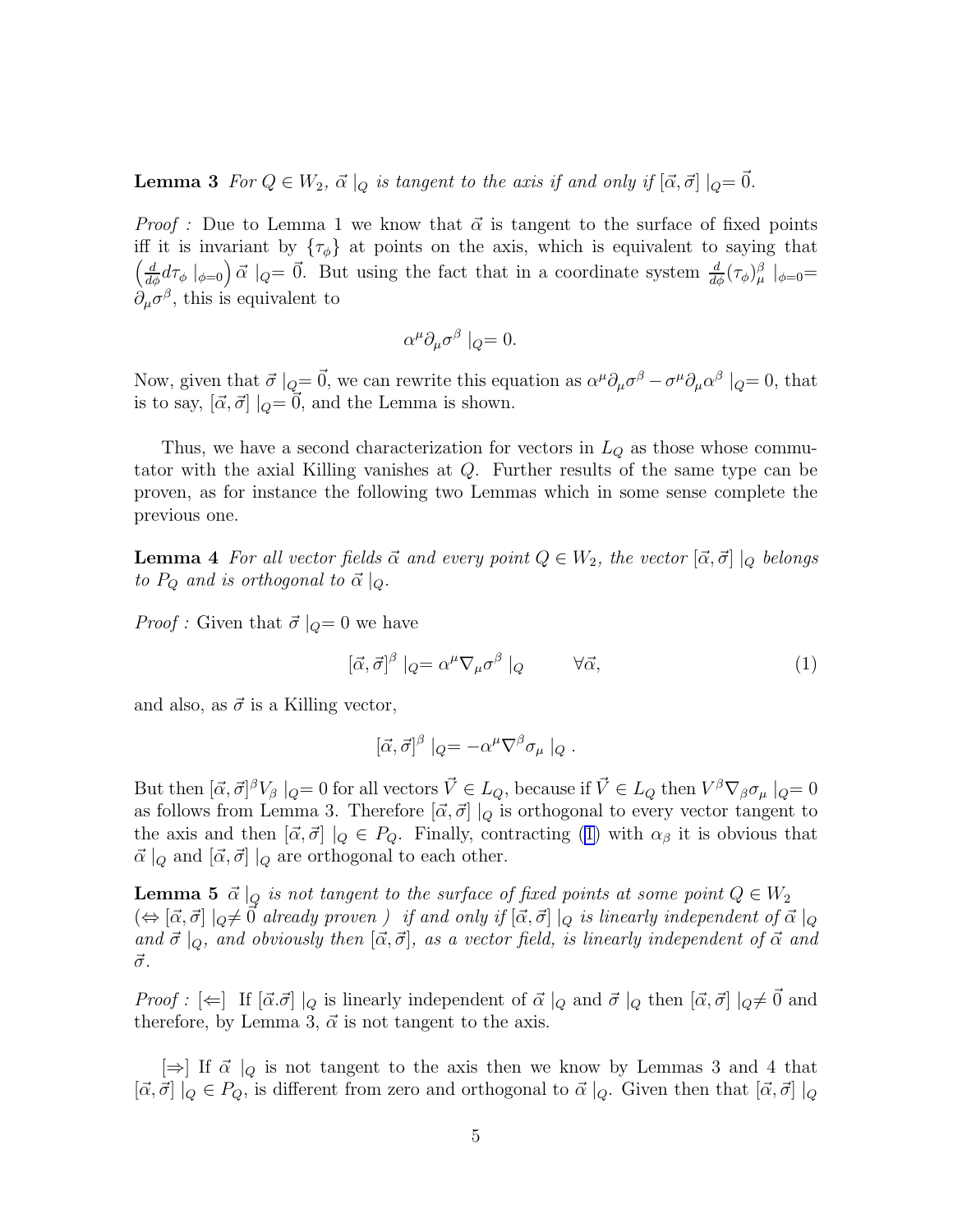is spacelike and that  $\vec{\sigma}|_Q = \vec{0}$  it follows that  $[\vec{\alpha}, \vec{\sigma}] |_Q$  must be independent of  $\vec{\alpha} |_Q$  and  $\vec{\sigma}$  |  $\varphi$ .

The combination of the three previous Lemmas gives rise to the following interesting theorem, which will be used repeatedly as a key point in proving the main theorems of the next two sections.

**Theorem 2** Let  $\vec{\alpha}$  be a vector field in an axisymmetric space-time and  $Q \in W_2$ .

- 1.  $\vec{\alpha} \mid_Q$  is tangent to the axis at Q iff  $[\vec{\alpha}, \vec{\sigma}] \mid_Q = \vec{0}$ .
- 2.  $\vec{\alpha} \mid_Q (\neq \vec{0})$  is normal to the axis at Q iff  $\vec{\alpha} \mid_Q$  and  $[\vec{\alpha}, \vec{\sigma}] \mid_Q$  are linearly independent vectors and  $[{\vec{\alpha}}, {\vec{\sigma}}], {\vec{\sigma}}] \mid_{Q}$  depends linearly on the previous.
- 3.  $\vec{\alpha}$  is neither tangent nor normal to the axis at Q iff  $\vec{\alpha} \mid_{Q}$ ,  $[\vec{\alpha}, \vec{\sigma}] \mid_{Q}$  and  $[[\vec{\alpha}, \vec{\sigma}], \vec{\sigma}] \mid_{Q}$ are linearly independent vectors and  $[[\vec{\alpha}, \vec{\sigma}], \vec{\sigma}], \vec{\sigma}] |_{Q}$  depends linearly on the previous two.

Proof :

Part 1) has already been shown. Let us go then to part 2). If  $\vec{\alpha} \mid_{Q} \in P_Q$ , we have seen (Lemma 4) that  $[\vec{\alpha}, \vec{\sigma}] \mid_Q \in P_Q$  and also that it is independent of  $\vec{\alpha} \mid_Q$ . Thus  $\vec{\alpha} \mid_Q$  and  $[\vec{\alpha}, \vec{\sigma}] \mid_Q$  constitute an orthogonal basis for  $P_Q$ . But due to Lemma 4 again,  $[[\vec{\alpha}, \vec{\sigma}], \vec{\sigma}] |_{Q} \in P_Q$  and therefore it is a linear combination of  $\vec{\alpha} |_{Q}$  and  $[\vec{\alpha}, \vec{\sigma}] |_{Q}$ . The converse is shown in a similar manner.

Finally, with regard to part 3), if  $\vec{\alpha} \mid_{Q} \notin P_Q$  and  $\vec{\alpha} \mid_{Q} \notin L_Q$  then we know, due to Lemma 4, first that  $[\vec{\alpha}, \vec{\sigma}] |_{Q} \in P_Q$  and also that  $[[\vec{\alpha}, \vec{\sigma}], \vec{\sigma}] |_{Q} \in P_Q$ , and second, that this last vector is orthogonal to  $[\vec{\alpha}, \vec{\sigma}] \mid_Q$ . As  $\vec{\alpha} \mid_Q \notin P_Q$ , then  $\vec{\alpha} \mid_Q, [\vec{\alpha}, \vec{\sigma}] \mid_Q$  and  $[[\vec{\alpha}, \vec{\sigma}], \vec{\sigma}] |_Q$  are linearly independent vectors. Moreover,  $[[[\vec{\alpha}, \vec{\sigma}], \vec{\sigma}], \vec{\sigma}] |_Q \in P_Q$  again by Lemma 4, and then it must be a linear combination of  $[\vec{\alpha}, \vec{\sigma}] |_{Q}$  and  $[[\vec{\alpha}, \vec{\sigma}], \vec{\sigma}] |_{Q}$ . The converse is now obvious.

To end this section, we recall some interesting properties concerning the intrinsic geometry of the axis of symmetry as well as the axial Killing vector and its derivatives. Most of the following properties will also be used in showing the main results of this paper presented below.

#### Property 1. The axis of symmetry is an autoparallel surface.

A surface in a manifold V is autoparallel if for every pair of vector fields defined on the surface and tangent to the surface, say X° and Y<sup>°</sup>, the covariant derivative of Y<sup>°</sup> along  $\vec{X}$  remains tangent to the surface. In our case, we have, for a point  $Q \in W_2$ ,  $X^{\alpha}\nabla_{\alpha}Y^{\beta}\nabla_{\beta}\sigma^{\mu} \mid_{Q} = X^{\alpha}\nabla_{\alpha}(Y^{\beta}\nabla_{\beta}\sigma^{\mu}) \mid_{Q} -X^{\alpha}Y^{\beta}\nabla_{\alpha}\nabla_{\beta}\sigma^{\mu} \mid_{Q}$ . Here the first term of the righthandside is zero because  $\vec{X}$  and  $\vec{Y}$  are tangent to the axis and due to Lemma 3 andformula ([1\)](#page-4-0). The second term in the righthandside is zero too because being  $\vec{\sigma}$  a Killing vector field we can relate its second derivative with the Riemann tensor of  $V_4$  by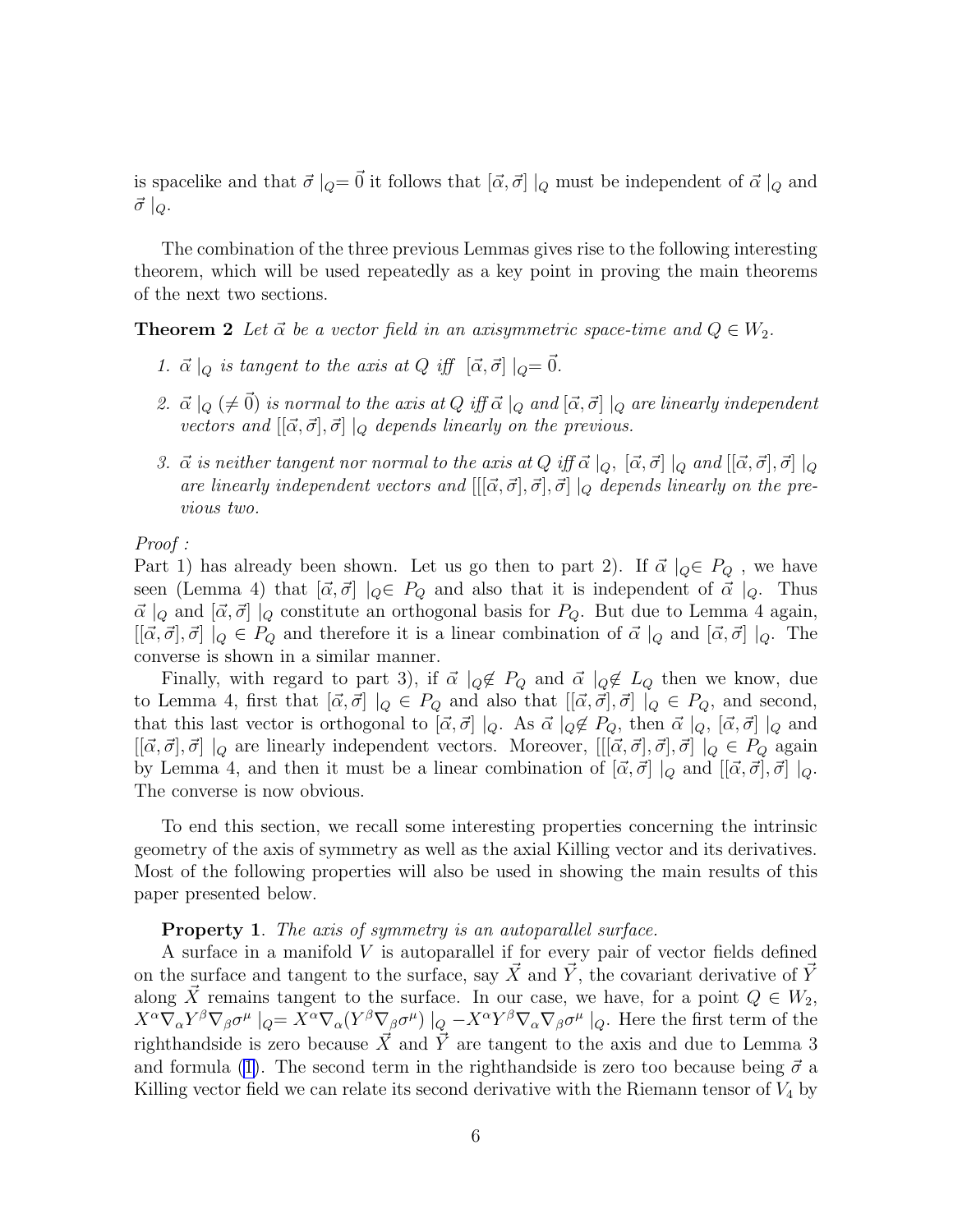$\nabla_\alpha \nabla_\beta \sigma^\mu \mid_Q = \sigma_\rho R^\rho{}_{\alpha\beta}{}^\mu \mid_Q = 0$ . Thus we have  $X^\alpha \nabla_\alpha Y^\beta \nabla_\beta \sigma^\mu \mid_Q = 0$ , which implies again that  $X^{\alpha}\nabla_{\alpha}Y^{\beta}$  is tangent to the axis and therefore that the surface  $W_2$  is autoparallel.

Property 2. The two second fundamental forms of the axis vanish identically. This is a general property of autoparallel surfaces (see e.g. [\[18\]](#page-17-0)).

**Property 3**. The tensor field  $\nabla_{\alpha} \sigma^{\rho} \nabla_{\beta} \sigma_{\rho} \equiv \mathcal{H}_{\alpha\beta}$  is, at every point  $Q \in W_2$ , the projection tensor to PQ.

First of all,  $\mathcal{H}_{\alpha\beta}$  is obviously a symmetric tensor. Moreover, for all vectors  $\vec{V}$  tangent to the axis we have  $\mathcal{H}_{\alpha\beta}V^{\beta}|_Q=0$  due to Lemma 3 and formula [\(1](#page-4-0)). For non-zero vector fields orthogonal to the axis,  $\vec{P} \mid_{Q} \in P_Q$ , we already know that  $[\vec{P}, \vec{\sigma}] \mid_Q$  belongs to  $P_Q$ , is orthogonal to  $\vec{P} \mid_Q$  and different from zero. Moreover  $P^{\alpha} \mathcal{H}_{\alpha\beta} [\vec{P}, \vec{\sigma}]^{\beta} \mid_Q =$  $-P^{\alpha}\nabla_{\alpha}\sigma^{\rho}\nabla_{\rho}\sigma_{\beta}P^{\mu}\nabla_{\mu}\sigma^{\beta}\mid_{Q}=0$ , where we have used twice the skew-symmetry of  $\nabla_{\rho}\sigma_{\beta}$ . So we have,  $P^{\alpha} \mathcal{H}_{\alpha\beta}$   $|_{Q} = f(\vec{P}, Q)P_{\beta}$  for every vector  $\vec{P} |_{Q} \in P_{Q}$ , where f is, in principle, a function depending on the point of the axis and the vector  $\vec{P} \mid_{Q}$ .

Let us now take another vector  $\vec{R} \in P_Q$ . We find  $P^{\alpha} \mathcal{H}_{\alpha\beta} |_{Q} R^{\beta} = f(\vec{P}, Q) P_{\beta} R^{\beta} |_{Q} =$  $f(\vec{R},Q)P_{\beta}R^{\beta}$  |<sub>Q</sub> due to the symmetry of  $\mathcal{H}_{\alpha\beta}$  |<sub>Q</sub> and then f is a function depending only on the point in the surface. Taking two vectors fields on  $W_2$ ,  $\vec{u}$  and  $\vec{v}$ , which are tangent to the axis and such that  $u^{\alpha}u_{\alpha} = -1$ ,  $v^{\alpha}v_{\alpha} = 1$  and  $u^{\alpha}v_{\alpha} = 0$  everywhere on  $W_2$ , we can write

$$
\mathcal{H}_{\alpha\beta}\mid_Q=f(Q)(g_{\alpha\beta}+u_\alpha u_\beta-v_\alpha v_\beta)\mid_Q
$$

where g is the metric in  $V_4$ . From the relation  $\nabla_\alpha \nabla_\beta \sigma^\mu \mid_Q = 0$  it is immediate to deduce that  $\nabla_{\lambda} \mathcal{H}_{\alpha\beta} |_{W_2} = 0$  and from this expression one can easily find that f is in fact a constant rather than a function on  $W_2$ . It only remains to prove that this constant is equal to one. For a vector field such that  $\vec{P} \mid_{Q} (\neq 0) \in P_Q$  we have

$$
P^{\alpha} \mathcal{H}_{\alpha\beta} P^{\beta} \mid_{Q} = P^{\alpha} \nabla_{\alpha} \sigma^{\rho} \nabla_{\beta} \sigma_{\rho} P^{\beta} \mid_{Q} = [\vec{P}, \vec{\sigma}]^{\rho} [\vec{P}, \vec{\sigma}]_{\rho} \mid_{Q} = f P^{\rho} P_{\rho} \mid_{Q}
$$

and then f is a positive constant, say  $f = a^2$ .

It is a known result in the theory of transformation groups (see e.g.[[18](#page-17-0)]) that

$$
d\tau_{\phi}(\vec{\alpha}) = \vec{\alpha} + \phi[\vec{\alpha}, \vec{\sigma}] + \frac{\phi^2}{2} [[\vec{\alpha}, \vec{\sigma}], \vec{\sigma}] + \dots
$$

In our case we have for the vector field  $\vec{P}$ ,  $[[\vec{P}, \vec{\sigma}], \vec{\sigma}]^{\beta} \mid_{Q} = P^{\alpha} \nabla_{\alpha} \sigma^{\rho} \nabla_{\rho} \sigma^{\beta} \mid_{Q} = -P^{\alpha} \mathcal{H}^{\beta}_{\alpha} \mid_{Q} =$  $-a^2 P^{\beta} \mid_Q$ , and therefore it follows that, at  $Q \in W_2$ ,

$$
d\tau_{\phi} |_{Q} (\vec{P}) = \vec{P} |_{Q} + \phi[\vec{P}, \vec{\sigma}] |_{Q} - \frac{\phi^{2}}{2} a^{2} \vec{P} |_{Q} - \frac{\phi^{3}}{6} a^{2} [\vec{P}, \vec{\sigma}] |_{Q} + \dots =
$$
  

$$
= \cos(a\phi) \vec{P} |_{Q} + \frac{1}{a} \sin(a\phi) [\vec{P}, \vec{\sigma}] |_{Q}
$$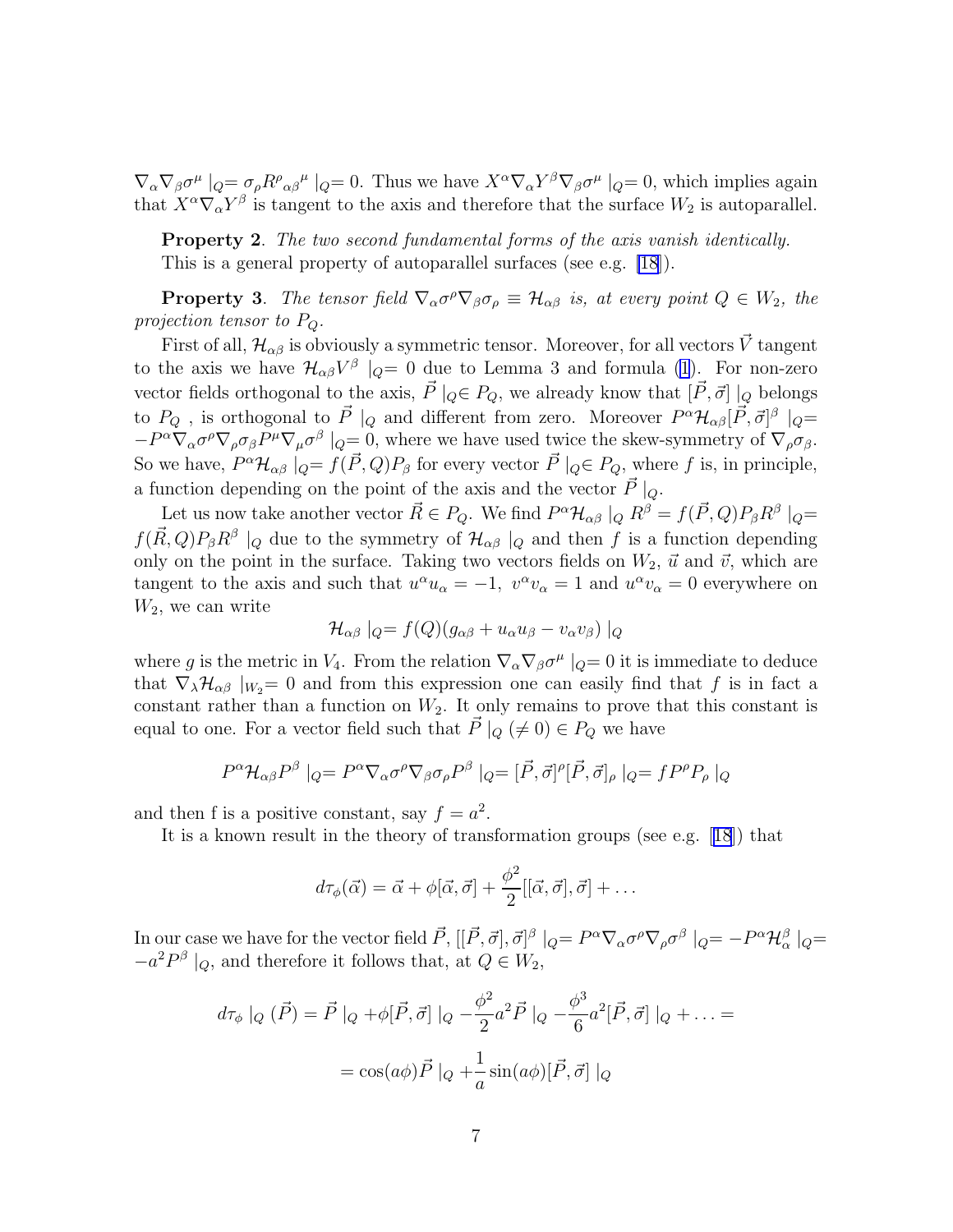But if we now choose the standard parametrization for the torus such that  $\phi$  goes from 0 to  $2\pi$ , then we have that  $d\tau_{2\pi}$   $|_{Q}=Id|_{Q}$ . In consequence, and given that the realization is effective, we have  $a = 1$  as required.

Let us note finally that from the definition of  $\mathcal{H}_{\alpha\beta}|_Q$  we can easily find the expression

$$
\mathcal{H}_{\alpha\beta} \mid_{Q} = \frac{1}{2} \nabla_{\alpha} \nabla_{\beta} (\vec{\sigma}^2) \mid_{Q} . \tag{2}
$$

**Property 4.** For any point  $Q \in W_2$  there is a neighbourhood of Q such that  $\vec{\sigma}^2$  is non-negative and it is zero only at points on the axis.

This is trivial from the expression (2) just found in the previous proof because  $\mathcal{H}_{\alpha\beta} |_{Q}$  is positive definite and also both  $\vec{\sigma}^2$  and  $\nabla_{\rho}(\vec{\sigma}^2)$  vanish at the axis. Therefore, there always exists a neighbourhood of the axis where the axial Killing vector field is spacelike.

Property 5. At the axis of symmetry we have

$$
\frac{\nabla_{\rho}(\vec{\sigma}^2)\nabla^{\rho}(\vec{\sigma}^2)}{4\vec{\sigma}^2} \longrightarrow 1.
$$

This is the popular regularity condition of the axis of symmetry, which usually is assumed to assure the standard  $2\pi$ -periodicity of  $\phi$ . We will prove this result by using the projector  $\mathcal{H}_{\alpha\beta}$  constructed above. Let us evaluate  $\nabla_{\alpha}\vec{\sigma}^2\nabla^{\alpha}\vec{\sigma}^2 = 4\sigma_{\rho}\sigma_{\nu}\nabla_{\alpha}\sigma^{\nu}\nabla^{\alpha}\sigma^{\rho} =$  $4\sigma^{\rho}\sigma^{\nu}\mathcal{H}_{\rho\nu}$  near the axis up to second order, by means of an expansion in a coordinate system. At any point with coordinates  $x^{\nu}$ , in some neighbourhood of  $Q \in W_2$  with coordinates  $Q^{\nu}$ , we obviously have

$$
\sigma^{\mu}(x) = (x^{\nu} - Q^{\nu}) \nabla_{\nu} \sigma^{\mu} \mid_{Q} + o(2)
$$

$$
\mathcal{H}_{\mu\nu}(x) = \mathcal{H}_{\mu\nu} \mid_{Q} + o(1)
$$

and then we find  $\sigma^{\mu}\sigma^{\nu}\mathcal{H}_{\mu\nu}(x) = (x^{\alpha} - Q^{\alpha})\nabla_{\alpha}\sigma^{\mu}(x^{\beta} - Q^{\beta})\nabla_{\beta}\sigma^{\nu}\nabla_{\mu}\sigma^{\rho}\nabla_{\nu}\sigma_{\rho}|_{Q} + o(3) =$  $(x^{\alpha}-Q^{\alpha})(x^{\beta}-Q^{\beta})\mathcal{H}_{\alpha}{}^{\rho}\mathcal{H}_{\beta\rho}+o(3)=(x^{\alpha}-Q^{\alpha})(x^{\beta}-Q^{\beta})\mathcal{H}_{\alpha\beta}|_{Q}+o(3).$ On the other hand from the expansion of  $\sigma^{\mu}(x)$  we have

$$
\vec{\sigma}^2(x) = (x^{\alpha} - Q^{\alpha})(x^{\beta} - Q^{\beta})\nabla_{\alpha}\sigma_{\rho}\nabla_{\beta}\sigma^{\rho} \mid_{Q} + o(3) =
$$

$$
(x^{\alpha} - Q^{\alpha})(x^{\beta} - Q^{\beta})\mathcal{H}_{\alpha\beta} \mid_{Q} + o(3)
$$

From this expression follows immediatly the property above. Moreover, in a linearized point of view of the manifold, and in a neighbourhood of  $Q \in W_2$ , we can consider  $(x^{\alpha}-Q^{\alpha})$  as a vector pointing from Q to x. Its double contraction with  $\mathcal{H}_{\alpha\beta}$  gives the modulus of the normal component of this vector in  $P_Q$  or, in other words, the distance from the axis to the point x. The last expression shows that the norm  $\vec{\sigma}^2 |_x$  coincides, at first non-trivial order, with this distance from  $x$  to the axis of symmetry. If we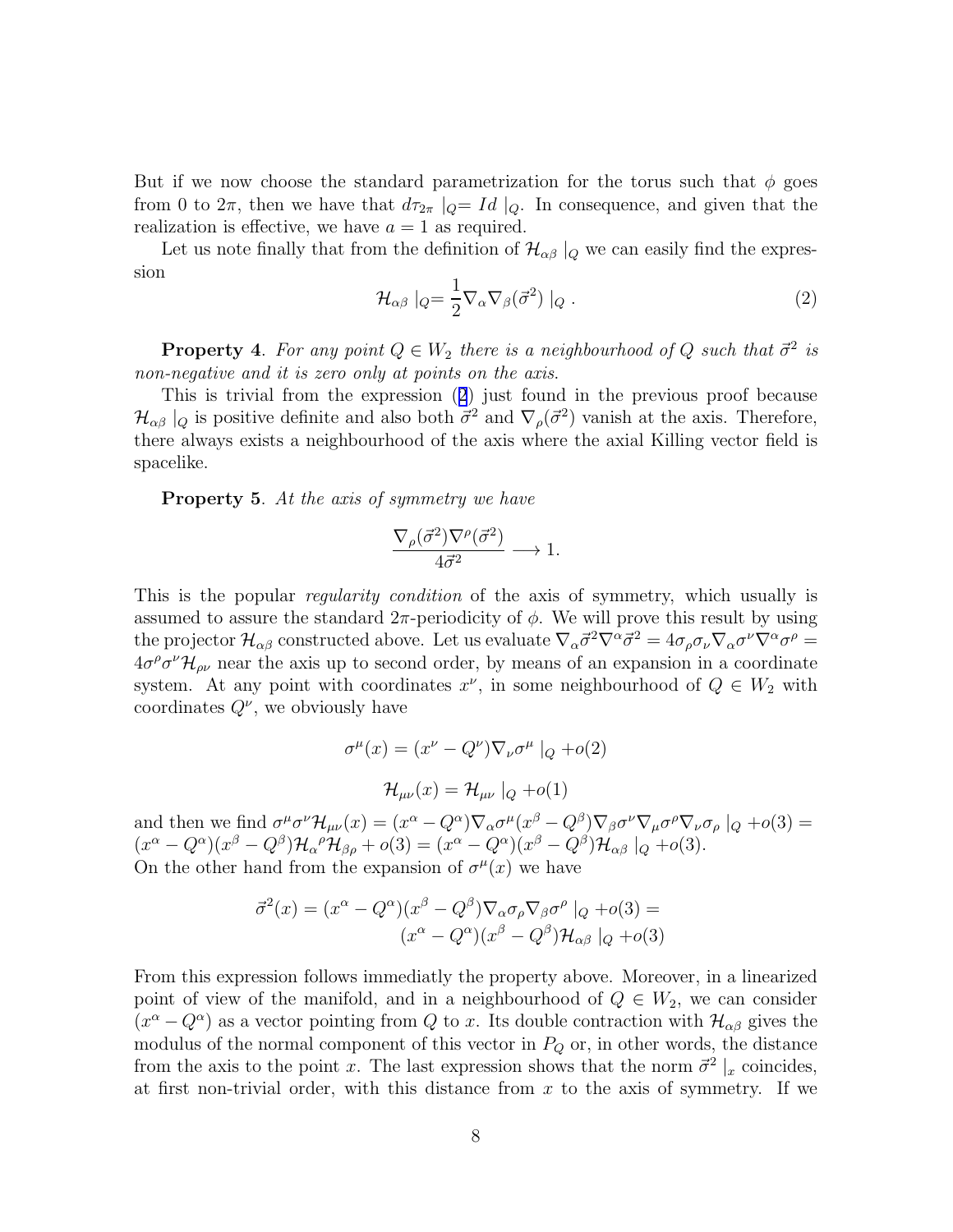<span id="page-8-0"></span>now consider the orbit of the axial symmetry which passes through  $x$  we have that its length is  $2\pi\vec{\sigma}^2\vert_x$ , because the norm of a Killing vector field remains constant alongs its orbits. Then we have found that the length of the axial orbit is, at first relevant order,  $2\pi$  times the distance from x to the axis of symmetry, which states what is ususally called elementary flatness.

## 3 Axially symmetric spacetimes with conformal symmetries.

The results of the previous section hold in space-times with axial symmetry. However, we are interested in  $V_4$ 's which also have conformal symmetries. This section is devoted to presenting the basic results appearing when these two symmetries hold simultaneously, which are the main results in this paper.

Let us start by recalling that a conformal isometry of  $V_4$  is a diffeomorphism

$$
L: V_4 \rightarrow V_4
$$

$$
x \rightarrow L(x)
$$

such that  $L^*g = e^U g$ , where  $L^*$  is the pullback of L, g is the metric tensor field in  $V_4$ and  $e^U$  is a function called the conformal factor of L. We consider the case where there is a one-dimensional group of transformations in  $V_4$ , say  $-\Lambda_s$ <sup>"</sup>, which are conformal isometries with associated conformal Killing vector field  $\lambda$ . That is to say, there is a map

$$
\begin{aligned} \Lambda: \Re \ (\textit{or} \ T) \times V_4 &\to V_4 \\ (s, x) &\to \Lambda(s, x) \equiv \Lambda_s(x) \end{aligned}
$$

which is a realization of the one-dimensional Lie group  $\Re$  (or T) in  $V_4$ , where each  $\Lambda_s$ is a conformal isometry of the spacetime:

$$
\Lambda_s^{\star} g = e^{U_s} g. \tag{3}
$$

The infinitesimal generator of this group of transformations,  $\vec{\lambda}$ , satisfies then

$$
\mathcal{L}_{\vec{\lambda}}g = \Psi g \tag{4}
$$

where  $\mathcal{L}_{\vec{\lambda}}$  is the Lie derivative with respect to  $\vec{\lambda}$  and  $\Psi(x)$  is a function called the scale factor of  $\lambda$ . It is easily verified that

$$
U_s(x) = \int_0^s (\Psi \circ \Lambda_h(x)) dh \iff \Psi(x) = \frac{d}{ds} U_s(x) \mid_{s=0}.
$$
 (5)

We begin by proving the following general result that we will need later: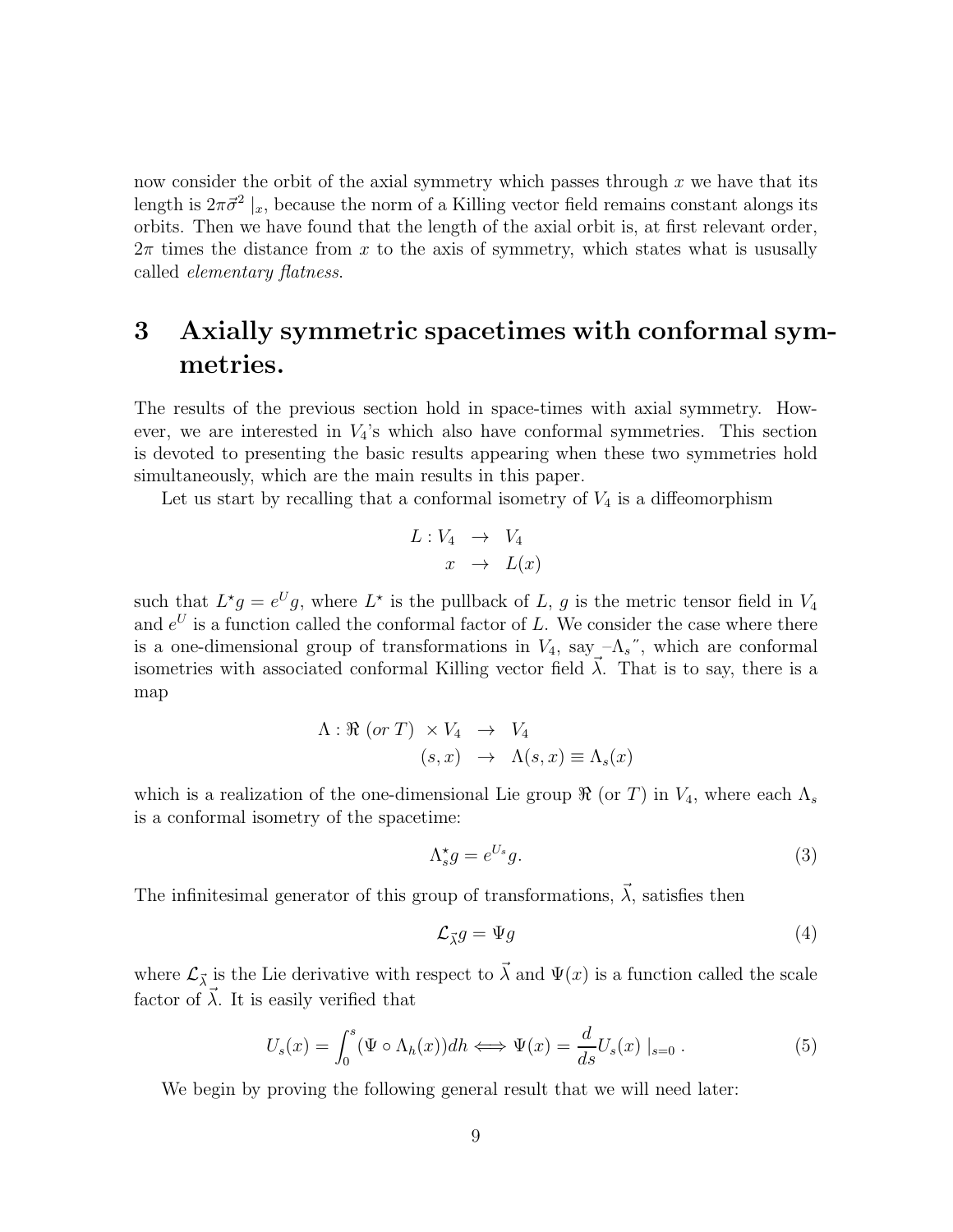**Proposition 1** Let L be a conformal transformation in  $V_4$  with conformal factor  $e^U$ and  $\xi$  a Killing vector field. The vector field defined by

$$
\vec{\zeta}(y) = dL(\vec{\xi}(x)) \quad y = L(x)
$$

is a conformal Killing field and it is a Killing field if and only if  $\vec{\xi}(U) = 0$ .

*Proof*: We have  $L^*g = e^Ug$  where U is a scalar function, and  $\Xi_s^*g = g$  where  $\{\Xi_s\}$  is the local group of transformations generated by  $\xi$ .

Of course  $L^{-1}$  is a conformal transformation and it is easy to check that

$$
L^{-1}^{\star}(g) = e^{-(U \circ L^{-1})}g
$$

Let us now define  $L_s = L \circ \Xi_s \circ L^{-1}$ . Obviously  $\{L_s\}$  is a local one-parameter group of conformal isometries. In fact

$$
L_s^* g \mid_x = (L \circ \Xi_s \circ L^{-1})^*(g) \mid_x = (L^{-1})^* \circ (\Xi_s)^* \circ (L)^*(g) \mid_x = (L^{-1^*} \circ \Xi_s^*)(e^U g) \mid_x
$$
  
=  $L^{-1^*}(e^{U \circ \Xi_s} g) \mid_x = e^{U \circ \Xi_s \circ L^{-1}} e^{-U \circ L^{-1}} g \mid_x = e^{U \circ \Xi_s \circ L^{-1} - U \circ L^{-1}} g \mid_x.$ 

A very well-known standard fact (see, for example[[19](#page-17-0)]) is that the infinitesimal generator of  $\{L_s\}$  is given by  $\vec{\zeta} = dL(\vec{\zeta})$ . Thus, we have that  $dL(\vec{\zeta})$  is a conformal Killing vector field. It will actually be a Killing vector field if and only if, for every value of s  $U \circ \Xi_s \circ L^{-1} - U \circ L^{-1} = 0$ , that is to say, iff  $U(\Xi_s(x)) = U(x)$  which means that U is constant along the orbits of  $\vec{\xi}$ . So  $dL(\vec{\xi})$  is a Killing vector field if and only if  $\vec{\xi}(U) = 0$ , as we wanted to prove.

The same result can be essentially deduced by using the expression

$$
\mathcal{L}_{\vec{\xi}}(L^\star g)=L^\star(\mathcal{L}_{dL(\vec{\xi})}g)
$$

that can be shown for all vectors  $\vec{\xi}$ , all covariant tensors g and all  $L : V_4 \to V_4$ .

Corollary Let  $\{\Lambda_s\}$  be a one-dimensional group of conformal transformations in  $V_4$  with scale factor  $\Psi$  and  $\vec{\xi}$  a Killing vector field. For each s, the vector field defined by

$$
\vec{\zeta}_s(y) = d\Lambda_s(\vec{\xi}(x)) \quad y = \Lambda_s(x)
$$

is a conformal Killing vector field and it is a Killing vector field iff  $\vec{\xi}(\Psi) = 0$ .

The corollary follows because from the previous Lemma the condition is  $\vec{\xi}(U_s) = 0$ andthen from formula ([5\)](#page-8-0) this is equivalent to  $\vec{\xi}(\Psi) = 0$ .

We can now come back to the case in which the spacetime is axisymmetric. The notations are then those of section 2. The first interesting fact is: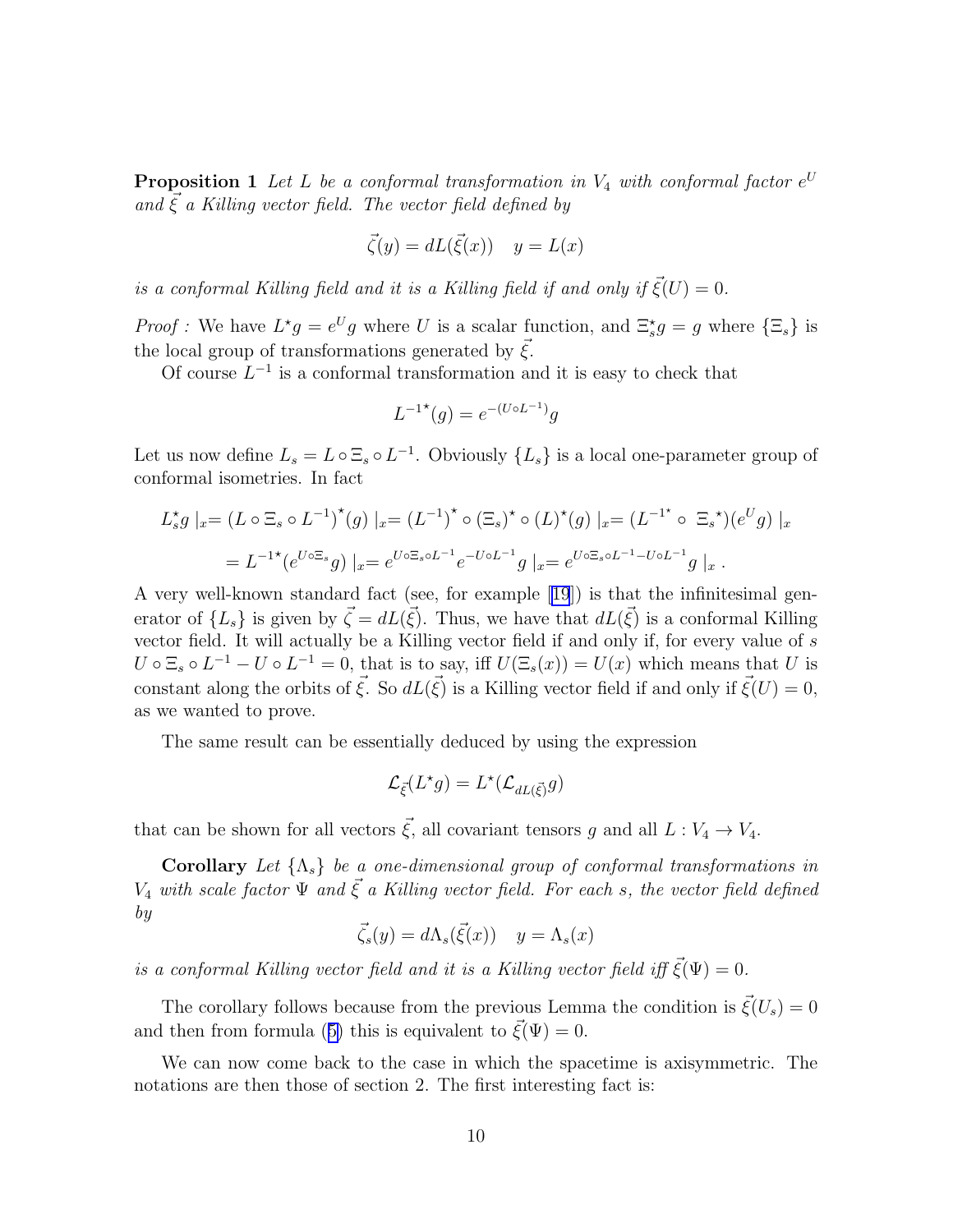<span id="page-10-0"></span>**Proposition 2** In an axisymmetric spacetime, let  $\vec{\lambda}$  be a conformal Killing vector field tangent to the axis for all  $Q \in W_2$  and with associated scale factor  $\Psi$ . Then  $[\vec{\lambda}, \vec{\sigma}] = \vec{0}$ if and only if  $\vec{\sigma}(\psi) = 0$ .

*Proof*: For every s we define the following realization of T into  $V_4$ 

$$
\tilde{\tau}^{(s)}: T \times V_4 \longrightarrow V_4
$$
  

$$
(\phi, x) \longrightarrow \tilde{\tau}^{(s)}(\phi, x) \equiv \tilde{\tau}_{\phi}^{(s)}(x)
$$

by  $\tilde{\tau}_{\phi}^{(s)} = \Lambda_s \circ \tau_{\phi} \circ \Lambda_{-s}$  where  $\{\Lambda_s\}$  is the local one-parameter group of transformations generated by  $\vec{\lambda}$ . Given that  $\vec{\lambda}$  is tangent to the axis, it is straightforward to see that the fixed points of  $\tilde{\tau}_{\phi}^{(s)}$  $\phi_{\phi}^{(8)}$  are the fixed points of  $\tau_{\phi}$ , and viceversa. We start by proving first the converse implication of the Proposition.

 $[\Leftarrow]$  If  $\vec{\sigma}(\Psi) = 0$  then  $\tilde{\tau}_{\phi}^{(s)}$  $\phi_{\phi}^{(8)}$  is an isometry for each  $\phi$  (because of Proposition 1 and its corollary) which is a realization of the Lie group  $T$  and with the same axis of symmetry that  $\tau$ . A Lemma due to Carter [\[16\]](#page-16-0) implies that they are the same group of transformations. So we have for every s and  $\phi$ ,  $\Lambda_s \circ \tau_{\phi} \circ \Lambda_{-s} = \tau_{\phi}$ , which implies (seee.g. [[19](#page-17-0)])  $[\vec{\lambda}, \vec{\sigma}] = \vec{0}$ .

 $[\Rightarrow]$  If  $[\vec{\lambda}, \vec{\sigma}] = \vec{0}$ , then we have [\[19](#page-17-0)]  $\Lambda_s \circ \tau_{\phi} \circ \Lambda_{-s} = \tau_{\phi}$  which means that  $\tilde{\tau}_{\phi}^{(s)}$  $\phi^{(s)}$  is an isometry. It follows from Lemma 6 and its corollary that  $\vec{\sigma}(\Psi) = 0$ .

Therefore, the necessary and sufficient condition such that a conformal Killing vector field tangent to the axis commutes with the axial Killing is that the scale factor be constant along the orbits of the axial Killing vector field . A trivial consequence is that all homothetic Killing vector fields (and also all Killing vector fields) tangent to the axis commute with the axial symmetry. Despite of this, it seems that, in principle, this is not true for general conformal Killing vector fields. We shall see, however, that this property does hold for general conformal Killings. In order to prove it, we first need the following fundamental result, which strengthes previous similar results[[16](#page-16-0)] and states that an axial conformal Killing vector field and an axial Killing vector field with the same axis of symmetry in a given spacetime must coincide.

**Theorem 3** Let  $\{\eta_{\phi}\}\$ be an effective realization of the Lie group T that is a conformal isometry with a surface of fixed points  $\tilde{W}_2$  in an axisymmetric space-time. If  $\tilde{W}_2 = W_2$ , then  $\{\eta_{\phi}\}\$ is in fact an isometry and coincides with the axial isometry.

*Proof*: We call  $\vec{\mu}$  the infinitesimal generator of  $\{\eta_{\phi}\}\)$ . The method of the proof is to see that both  $\vec{\mu}$  and  $\vec{\sigma}$  satisfy the same equations and the same initial conditions, so that they must be identical. The vector field  $\vec{\mu}$  is a conformal Killing and then it satisfies

$$
\mathcal{L}_{\vec{\mu}}(g) = \tilde{\Psi}g\tag{6}
$$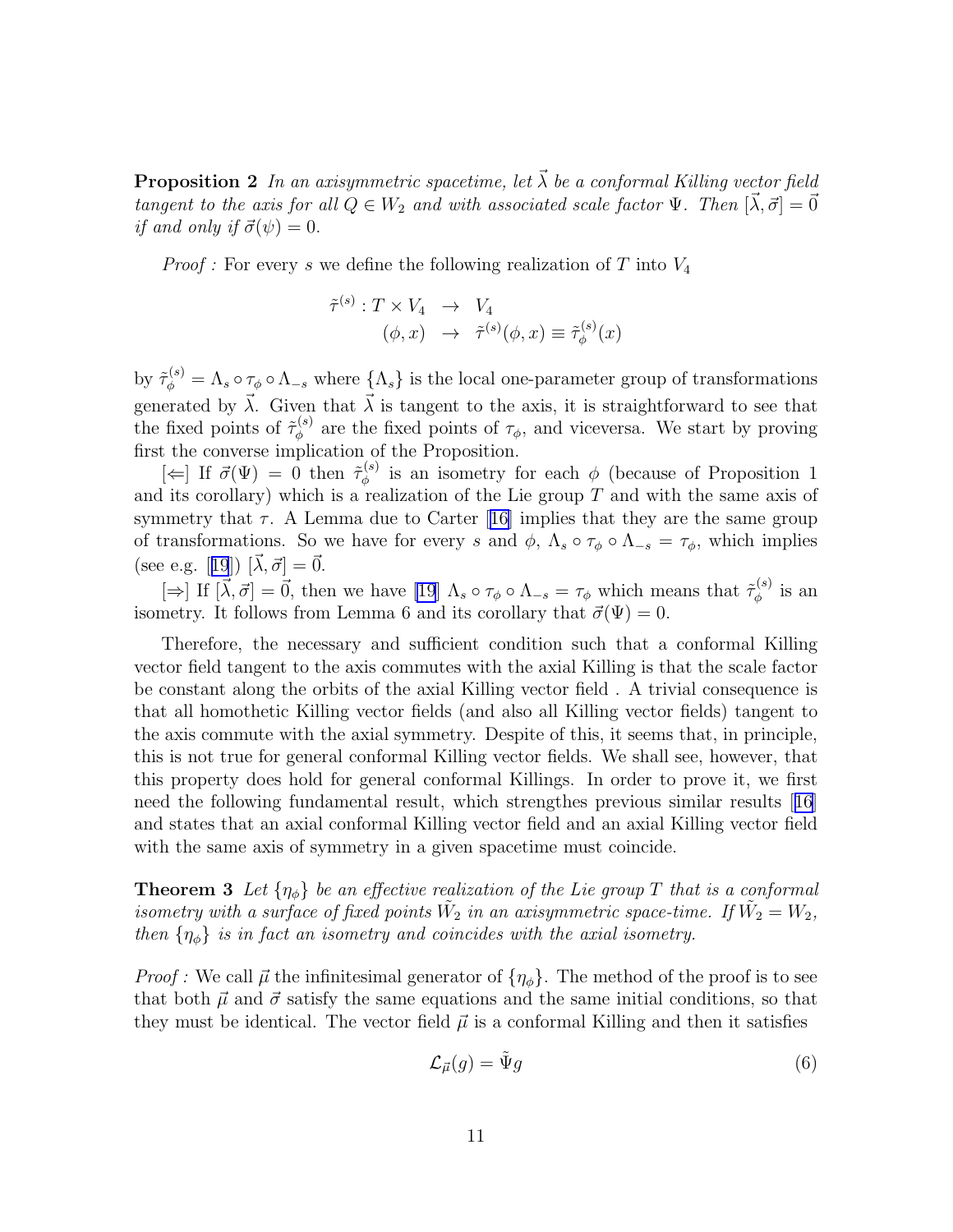<span id="page-11-0"></span>where  $\tilde{\Psi}$  is the associated scale factor. On the other hand, it follows from ([5\)](#page-8-0) that for conformal Killing vector fields the finite transformation verifies

$$
\eta_{\phi}^{\star}(g)(x) = \exp\left(\int_0^{\phi} (\tilde{\Psi} \circ \eta_{\rho})(x) d\rho\right) g(x).
$$

Let Q be a point on the axis of symmetry  $W_2$  of  $-\eta_{\phi}$ ". As  $\eta_{2\pi} = Id|_{V_4}$ , we then have  $\int_0^{2\pi} (\tilde{\Psi} \circ \eta_\rho)(Q) d\rho = 0$ . But Q is a fixed point and thus, for every  $\rho \in T$ ,  $\eta_\rho(Q) = Q$  so that from the previous equation we obtain that the scale factor vanishes at the axis:

$$
\tilde{\Psi} \mid_{W_2} = 0. \tag{7}
$$

Analogously to Lemma 1, the vectors tangent to the axis of symmetry in a fixed point can be characterized by

$$
\vec{V} \in L_Q \Leftrightarrow d\eta_{\phi} \mid_Q (\vec{V}) = \vec{V} \quad \forall \phi \in T
$$

Our aim, now, is to see that for a point  $Q \in W_2$ , the differential maps  $d\tau_\phi |_Q$  and  $d\eta_{\phi}$  |<sub>Q</sub> coincide. First,  $d\eta_{\phi}$  |<sub>Q</sub> is an automorphism of  $T_Q(V_4)$  and leaves  $L_Q$  invariant. Moreover it is an isometry of  $T_Q(V_4)$  because  $\tilde{\Psi}(Q) = 0$ . In consequence  $P_Q$ , the complement orthogonal of  $L_Q$  in  $T_Q(V_4)$ , is an invariant subspace of  $d\eta_\phi|_Q$ . Thus, we have two effective isometric realizations of the Lie group T on  $P_Q$ , which is a twodimensional vector space with positive definite metric, and then they must coincide. So we have for every point Q on the axis  $d\tau_{\phi} |_{Q} = d\eta_{\phi} |_{Q}$ , from where it can be immediately deduced that

$$
\nabla \vec{\mu} \mid_{Q} = \nabla \vec{\sigma} \mid_{Q} \tag{8}
$$

where we have used

$$
\vec{\sigma} \mid_{Q} = \vec{\mu} \mid_{Q} = \vec{0}.\tag{9}
$$

From formula (8) it follows that for every vector  $\vec{V} \in L_Q$  we have

$$
V^{\alpha}\nabla_{\alpha}(\nabla_{\beta}\mu_{\gamma})\mid_{Q}=V^{\alpha}\nabla_{\alpha}(\nabla_{\beta}\sigma_{\gamma})\mid_{Q}\tag{10}
$$

But, as  $\vec{\mu}$  is a conformal Killing vector field and  $\vec{\sigma}$  is a Killing vector field, they obey the following relations, see e.g.[[20](#page-17-0)]

$$
\nabla_{\rho} \nabla_{\nu} \mu_{\alpha} = \mu_{\delta} R^{\delta}_{\rho \nu \alpha} + \frac{1}{2} (g_{\nu \alpha} \nabla_{\rho} \tilde{\Psi} + g_{\alpha \rho} \nabla_{\nu} \tilde{\Psi} - g_{\rho \nu} \nabla_{\alpha} \tilde{\Psi}),
$$
\n
$$
\nabla_{\rho} \nabla_{\nu} \sigma_{\alpha} = \sigma_{\delta} R^{\delta}_{\rho \nu \alpha}
$$
\n(11)

and this together with (9) gives

$$
\nabla_{\rho} \nabla_{\nu} \mu_{\alpha} \mid_{Q} = \frac{1}{2} (g_{\nu\alpha} \nabla_{\rho} \tilde{\Psi} + g_{\alpha\rho} \nabla_{\nu} \tilde{\Psi} - g_{\rho\nu} \nabla_{\alpha} \tilde{\Psi}) \mid_{Q}, \tag{12}
$$

$$
\nabla_{\rho} \nabla_{\nu} \sigma_{\alpha} \mid_{Q} = 0. \tag{13}
$$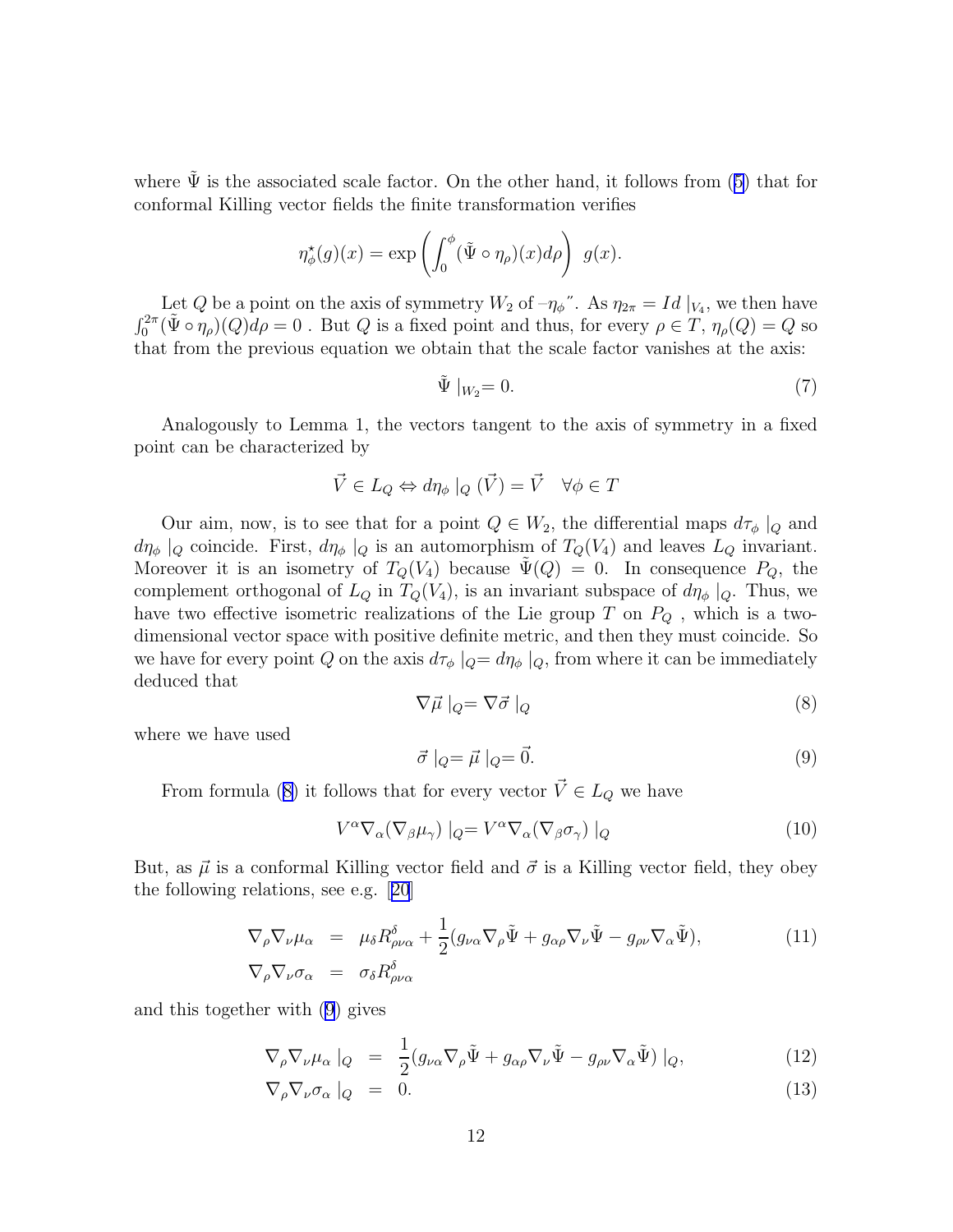Combining [\(10](#page-11-0))with ([13](#page-11-0)) we can write, for every  $\vec{V} \in L_Q$ 

$$
V^{\alpha}\nabla_{\alpha}(\nabla_{\beta}\mu_{\gamma})\mid_{Q}=V^{\alpha}\nabla_{\alpha}(\nabla_{\beta}\sigma_{\gamma})\mid_{Q}=0
$$

and this last expression together with([12\)](#page-11-0) leads us to

$$
\frac{1}{2}(V_{\alpha}\nabla_{\nu}\tilde{\Psi} - V_{\nu}\nabla_{\alpha}\tilde{\Psi})\mid_{Q} = 0
$$
\n(14)

wherewe have used (see formula ([5\)](#page-8-0)) that  $V^{\rho} \nabla_{\rho} \tilde{\Psi} |_{Q} = 0$ , that is to say,  $\nabla_{\alpha} \tilde{\Psi} |_{Q} \in P_{Q}$ . But then, being  $\vec{V} \in L_Q$  and  $\nabla_\alpha \tilde{\Psi} \in P_Q$ , expression (14) implies necessarily

$$
\nabla_{\alpha}\tilde{\Psi}\mid_{Q}=0.\tag{15}
$$

Equations [\(6](#page-10-0)) for a conformal Killing vector field  $\vec{\mu}$  with scale factor  $\tilde{\Psi}$  are

$$
\nabla_{\rho}\mu_{\delta} + \nabla_{\delta}\mu_{\rho} = \tilde{\Psi} g_{\rho\delta}.
$$
\n(16)

These equations are not written in normal form, but well-known consequences of them [\[20](#page-17-0)] are expression([11\)](#page-11-0) and the following

$$
\nabla_{\beta} \nabla_{\alpha} \tilde{\Psi} = \frac{1}{6} (\mathcal{L}_{\vec{\mu}} R + \tilde{\Psi} R) g_{\beta \alpha} - \mathcal{L}_{\vec{\mu}} R_{\beta \alpha}, \qquad (17)
$$

where  $R_{\beta\alpha}$  and R are the Ricci tensor and the scalar curvature of the spacetime, respectively.

Expressions (16),([11](#page-11-0)) and (17) imply, among other things, that if at some point  $x \in V_4$  a conformal Killing vector field and its scale factor have the following properties

$$
\vec{\mu}|_x = \vec{0} \quad , \ \nabla_{\nu} \mu_{\rho} |_x = 0
$$

$$
\tilde{\Psi}(x) = 0 \quad , \ \nabla_{\nu} \tilde{\Psi} |_x = 0
$$

then the conformal Killing vector field must be zero everywhere.

In our case, the vector field  $\vec{\mu} - \vec{\sigma}$  is a conformal Killing with scale factor  $\Psi$  and with theproperties written above, because of formulae  $(5)$ ,  $(15)$ ,  $(9)$  and  $(8)$  $(8)$ . Consequently,  $\vec{\mu}-\vec{\sigma}$  must be zero everywhere. Therefore,  $\vec{\mu}$  is a Killing vector field and the conformal symmetry it defines is, in fact, the axial symmetry we already had in the spacetime.

We are now prepared to prove the main theorems in this paper. Let us start with the following important result

**Theorem 4** In an axially symmetric spacetime, if  $\vec{\lambda}$  is a conformal Killing vector field tangent to the axis of symmetry for all  $Q \in W_2$ , then

$$
[\vec{\lambda},\vec{\sigma}]=\vec{0}
$$

and also Proposition 2 implies that  $\vec{\sigma}(\Psi) = 0$ , where  $\Psi$  is the scale factor associated with  $\lambda$ .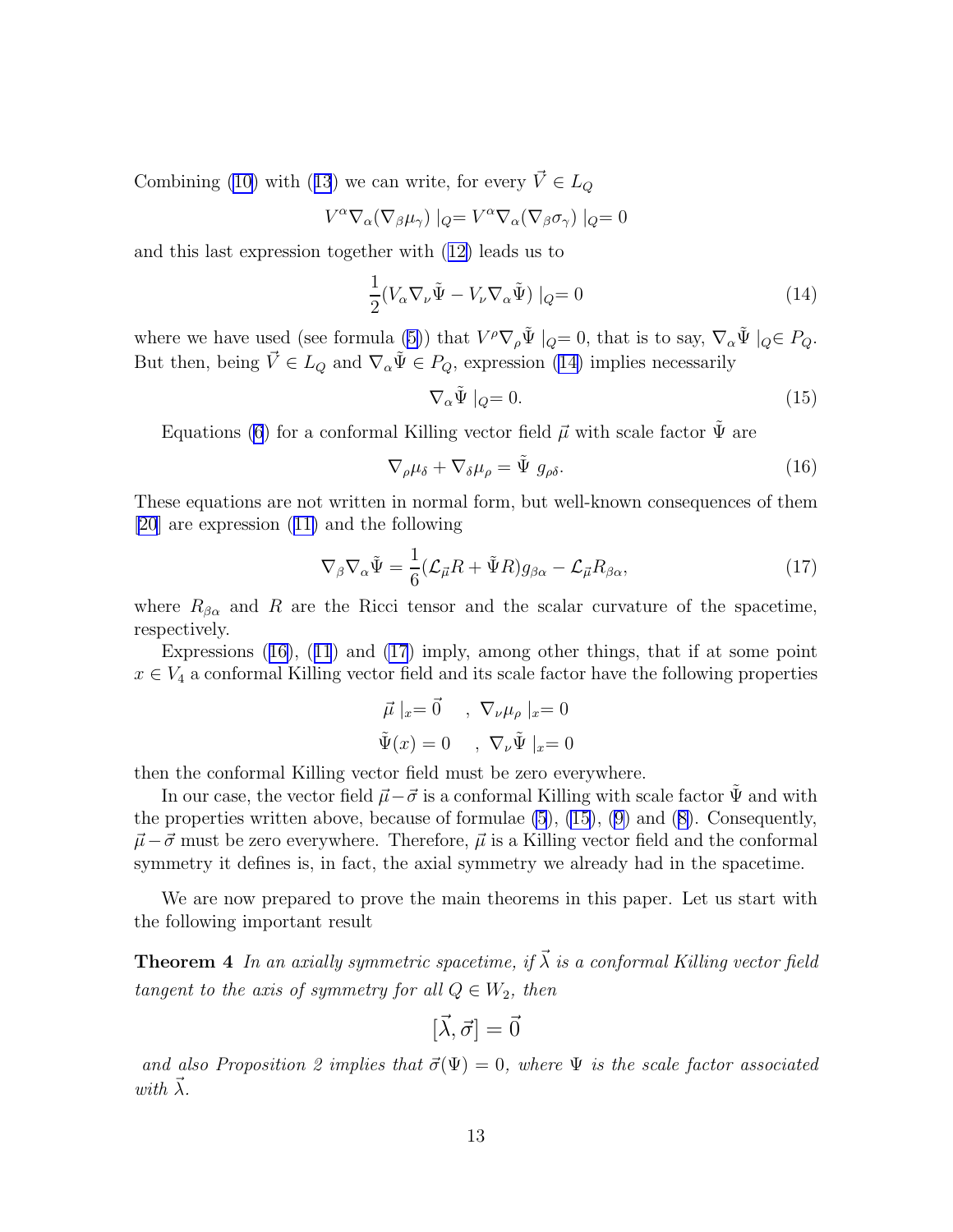*Proof :* Let us call, as before,  $\{\Lambda_s\}$  the local group of transformations generated by  $\vec{\lambda}$ with s in some neighbourhood of zero and  $\tilde{\tau}_{\phi}^{(s)} = \Lambda_s \circ \tau_{\phi} \circ \Lambda_{-s}$ . We have already shown (proof of Proposition 2) that the set of fixed points of  $\tilde{\tau}^{(s)}$  are the same that the set of fixed points of  $\tau$ . Then we can apply the previuos theorem to see that, for every  $\phi$ and s,

$$
\tilde{\tau}_{\phi}^{(s)} = \Lambda_s \circ \tau_{\phi} \circ \Lambda_{-s} = \tau_{\phi}
$$

and consequently, we get

 $[\vec{\lambda}, \vec{\sigma}] = \vec{0}.$ 

This result allows us to prove that in axially symmetric spacetimes with a conformal Killing and no other conformal Killing (nor Killing) vector fields, the axial symmetry and the conformal symmetry commute. More precisely we have the following theorem.

**Theorem 5** In an axisymmetric spacetime with a conformal Killing vector  $\vec{\lambda}$ , if there is no more conformal symmetry then

$$
[\vec{\lambda}, \vec{\sigma}] = \vec{0}.
$$

*Proof*: For a point  $Q \in W_2$ , if we had  $[\vec{\sigma}, \vec{\lambda}] |_{Q} \neq \vec{0}$  then (Theorem 2)  $[\vec{\sigma}, \vec{\lambda}] |_{Q}$  would be linearly independent of  $\vec{\lambda} \mid_Q$  and  $\vec{\sigma} \mid_Q$ , and then as vector fields they are independent. As  $[\vec{\sigma}, \vec{\lambda}]$  is a conformal Killing vector field we would have more symmetry against the hypothesis. So, for every  $Q \in W_2$ ,  $[\vec{\sigma}, \vec{\lambda}] |_{Q} = \vec{0}$  and then, because of the same Theorem 2,  $\vec{\lambda}$  is tangent to the surface of fixed points for all  $Q \in W_2$ . Theorem 4 implies then that  $[\vec{\sigma}, \lambda] = 0.$ 

Another immediate consequence of the previous results is that, in an axially symmetric spacetime, there is no restriction in assuming that a timelike conformal Killing commutes with the axial Killing (this was already known for Killing vector fields, see [\[16](#page-16-0)]). The precise statement is given in the corollary following the next Proposition.

**Proposition 3** In an axisymmetric spacetime, let  $\vec{\lambda}$  be a conformal Killing vector field which does not commute with  $\vec{\sigma}$ . If at some point Q of the axis  $\vec{\lambda} \mid_Q$  is not normal to the surface of fixed points, then there always exists another conformal Killing vector field that commutes with the axial Killing vector field.

*Proof* : We know that  $\vec{\lambda} + [[\vec{\lambda}, \vec{\sigma}], \vec{\sigma}]$  is a conformal Killing vector field. We are going to see that this vector field is tangent to the axis everywhere on the axis. In fact, at any point  $Q \in W_2$ , we can decompose  $\lambda |_{Q}$  in an unique way into its components tangent and normal to the surface:  $\vec{\lambda} |_{Q} = \vec{\lambda}$  |  $|_{Q} + \vec{\lambda}$  |  $|_{Q}$ . On the other hand, we have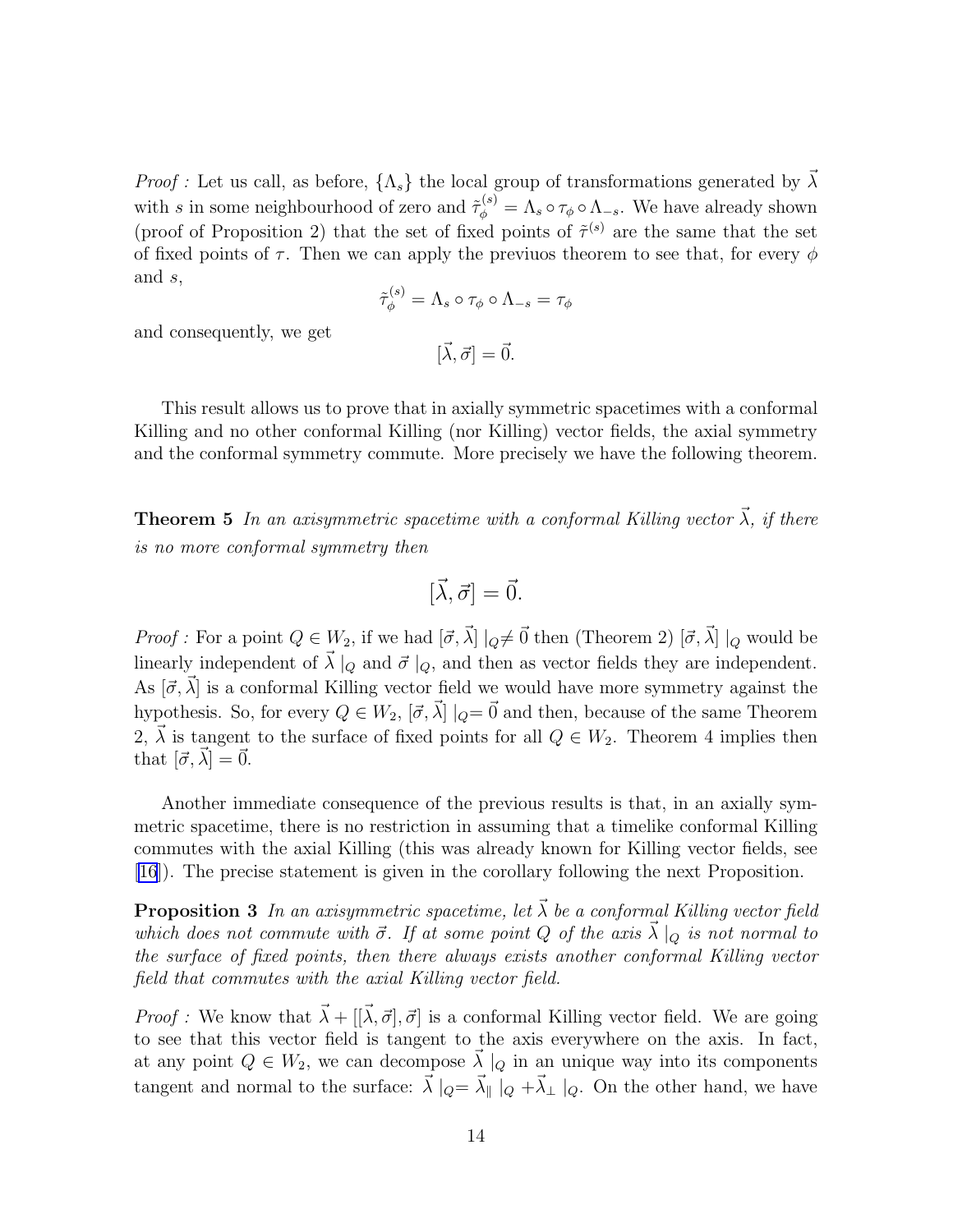$[[\vec{\lambda}, \vec{\sigma}], \vec{\sigma}] |_{Q} = -\vec{\lambda}_{\perp} |_{Q}$  due to property 3 of axial symmetry listed at the end of section 2. In consequence, the conformal Killing vector field  $\vec{\lambda} + [[\vec{\lambda}, \vec{\sigma}], \vec{\sigma}]$  is tangent to the axis at every point  $Q \in W_2$  and then, by Theorem 4, it commutes with the axial Killing vector field. If  $\lambda$  is not orthogonal to the axis at some point  $Q \in W_2$  then the conformal Killing vector field considered is not identically vanishing.

Corollary In an axisymmetric spacetime, if there is a timelike conformal Killing field, then there always exists a timelike conformal Killing field that commutes with the axial Killing field.

The corollary is evident because a timelike vector field cannot be orthogonal to the axis anywhere and its tangent component is obviously timelike because of Theorem 1. Thus, the derived conformal Killing field of the previous proposition commutes with tha axial symmetry and is also timelike at least in the region where the original one was timelike, as can be checked.

Let us remark that all the results shown in this section for conformal Killings hold also for homothetic Killings and real Killings, as is obvious. Most of these results were known for Killing fields but, as far as we know, they were previously unknown for general conformal Killing vector fields.

## 4 Axisymmetric spacetimes with another symmetry and a conformal symmetry.

Until now we have been considering an axisymmetric spacetime with a conformal Killing vector field. In General Relativity it has much interest the case of axisymmetric spacetimes with another symmetry which commutes with the axial symmetry, for example stationary and axisymmetric spacetimes or cylindrically symmetric spacetimes. It is obvious that all we have done in the case of conformal Killing fields applies for Killing fields as well, and so we can recover the main results proved by Carter in the early seventies. Moreover, it has been recently found [\[13\]](#page-16-0) that a class of stationary and axisymmetric exact solutions [\[11\]](#page-16-0) possesses a conformal Killing vector and a new family of stationary and axisymmetric exact solution with the same property has been constructed[[12](#page-16-0)]. Due to the importance that these type of metrics may have in describing the gravitational field of isolated objects, as explained in the Introduction, some papers have recently appeared in the literature considering the case of stationary and axisymmetric exact solutions with a third proper conformal Killing vector field and studying the different Bianchi types that these three vector fields can adopt.

In that direction the previous Lemmas and Theorems allow us to show the following result.

**Lemma 6** In an axisymmetric spacetime with another Killing vector field  $\vec{\xi}$  and a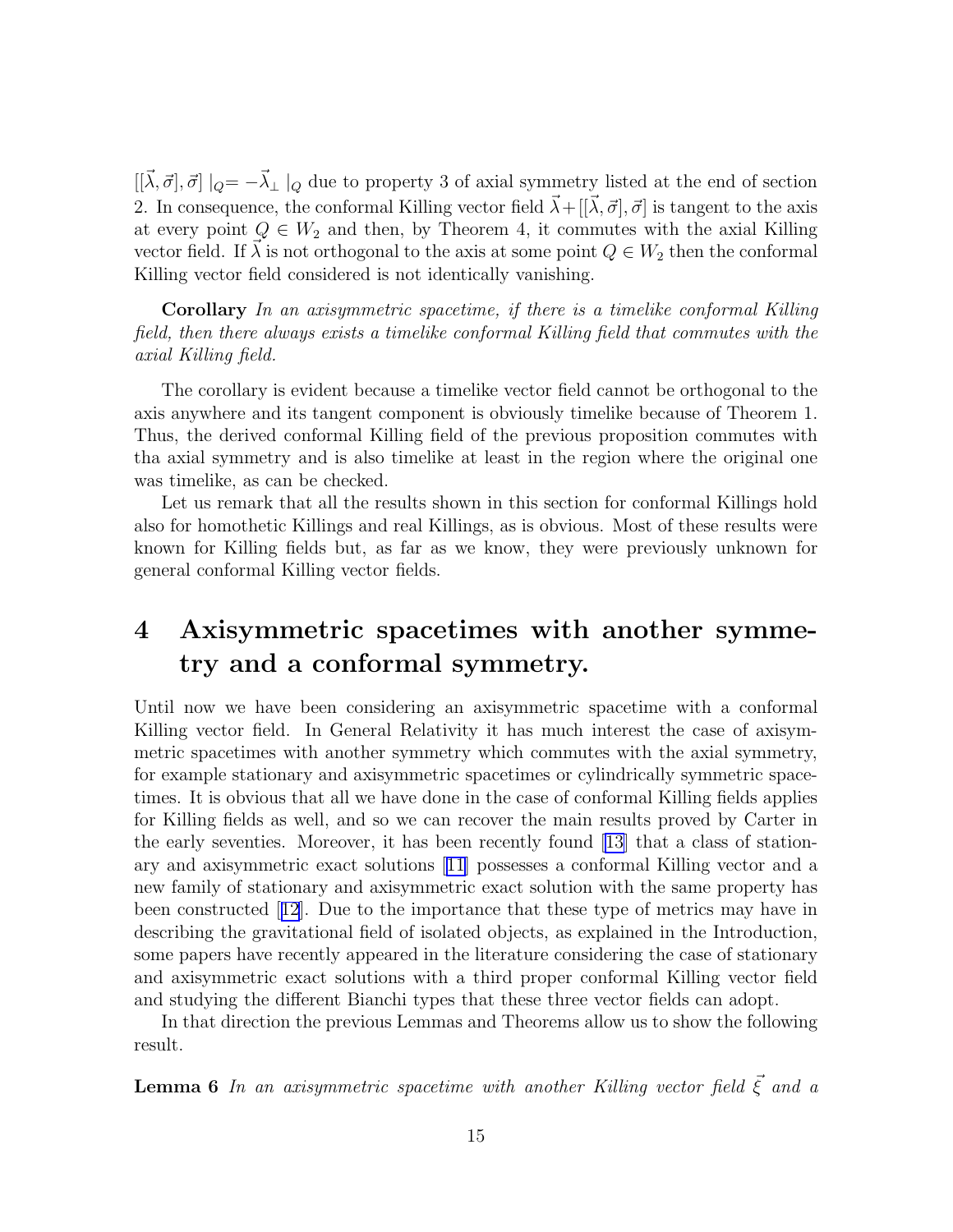proper (or homothetic) conformal Killing field  $\vec{\lambda}$ , if there is no more conformal symmetry then

 $[\vec{\sigma}, \vec{\xi}] = \vec{0}$ 

and also  $\vec{\lambda} \mid_{Q}$  is tangent to the axis for all  $Q \in W_2$ .

Here no more conformal symmetry means no more Killing vector fields and no more conformal Killing vector fields either.

Proof : The first part of this proof follows exactly the same steps that those in the proof of Theorem 5, because the results proven for conformal Killing vector fields are also true for Killing vector fields and we are assuming that there are no Killing fields other than  $\vec{\sigma}$  and  $\xi$ .

With respect to the second part, we know that  $[\vec{\lambda}, \vec{\sigma}]$  is a conformal Killing vector field, so that the only possibility for not having more conformal symmetry is that

$$
[\vec{\lambda}, \vec{\sigma}] = a\vec{\sigma} + b\vec{\lambda} + c\vec{\xi}
$$
\n(18)

where a, b and c are constants. If we commute now with  $\vec{\sigma}$  we obtain  $[[\vec{\lambda}, \vec{\sigma}], \vec{\sigma}] = b[\vec{\lambda}, \vec{\sigma}].$ But at points of the axis we know by Lemma 4 that  $[[\vec{\lambda}, \vec{\sigma}], \vec{\sigma}] |_{W_2}$  and  $[\vec{\lambda}, \vec{\sigma}] |_{W_2}$  are normal to the axis and orthogonal to each other. It must be then,  $b[\vec{\lambda}, \vec{\sigma}] |_{W_2} = \vec{0}$ . If  $[\vec{\lambda}, \vec{\sigma}] |_{W_2} = \vec{0}$  we are done because of Lemma 3. Otherwise we should have  $b = 0$ , and then from (18) and given that  $\vec{\xi}|_{W_2}$  is tangent to the axis we obtain again by Lemma 4 that  $[\vec{\lambda}, \vec{\sigma}] |_{W_2} = \vec{0}$ , and using Lemma 3,  $\vec{\lambda} |_{W_2}$  is tangent to the axis.

Trivial consequence of this Lemma and Theorem 4 is the following important result.

**Theorem 6** In an axisymmetric spacetime with another Killing vector field  $\vec{\xi}$  and a conformal Killing vector field  $\vec{\lambda}$ , if there is no more conformal symmetry then

$$
[\vec{\sigma}, \vec{\xi}] = \vec{0},
$$

$$
[\vec{\sigma}, \vec{\lambda}] = \vec{0}.
$$

We see, therefore, that in stationary and axisymmetric spacetimes, if there is one (and only one) proper (or homothetic) conformal Killing vector field, then it must commute with the axial symmetry. Of course, the same happens in cylindrically symmetric spacetimes. This is a very interesting result and, in fact, it simplifies largely the Bianchi types one has to study in these cases. Thus, for instance, it has been recently considered the case of stationary and axisymmetric perfect-fluid spacetimes in Refs.[[15](#page-16-0)],[[5](#page-16-0)]. In these papers, Bianchi types with  $[\vec{\sigma}, \lambda] \neq 0$  have been studied with the result of the impossibility of getting solutions to the field equations for a perfect-fluid energy-momentum tensor. In fact, as we have shown, it does not matter what the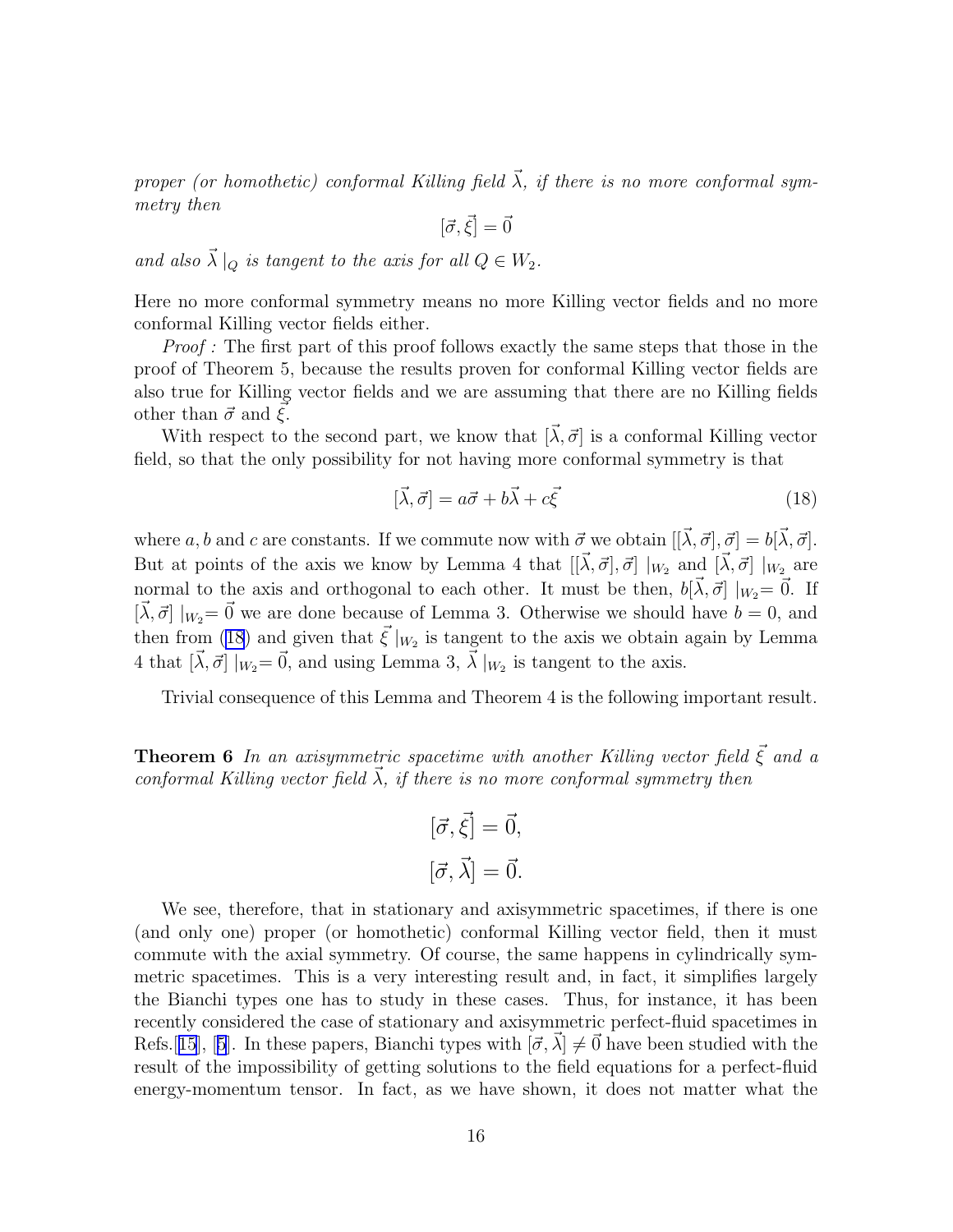<span id="page-16-0"></span>energy-momentum is, there exists no spacetime with that property. Theorem 6 above should be taken into account for future work in spacetimes with two symmetries and one conformal symmetry, whenever one of the symmetries is required to be axial. Similarly, for cases with axial symmetry and only one more conformal symmetry we have proven in the previous section that these two symmetries must commute. Therefore, if we want to study conformally stationary and axially symmetric spacetimes, we can assume without restriction that these two symmetries commute (analogously to what happens in stationary and axisymmetric manifolds), and set up the coordinate system accordingly. Many other consequences can be extracted from the results herein shown, but as they are self-evident we do not believe necessary to explain them here further.

## References

- [1] Kramer D & Stephani H & Herlt E & MacCallum M 1980 Exact solutions of Einstein's field equations (Cambridge Univ. Press, Cambridge).
- [2] Coley A A & Tupper B O J 1990 Class. Quantum Grav. 7 1961.
- [3] Coley A A & Tupper B O J 1990 Class. Quantum Grav. 7 2195.
- [4] Coley A A & Czapor S R 1992 Class. Quantum Grav. 9 1787.
- [5] Castejón-Amenedo J & Coley A A 1992 Class. Quantum Grav.  $9\ 2203$ .
- [6] Koutras A 1992 Class. Quantum Grav. 9 1573.
- [7] Wahlquist H D 1968 Phys. Rev. 172 1291.
- [8] Kramer D 1984 Class. Quantum Grav. 1 L3.
- [9] Kramer D 1986 Astron. Nachr. 307 309.
- [10] Senovilla J M M 1987 Phys. Lett. A 123 211.
- [11] Senovilla J M M 1987 Class. Quantum Grav. 4 L115.
- [12] Senovilla J M M 1992 Class. Quantum Grav. 9 L167.
- [13] Kramer D 1990 *Gen. Rel. Gravit.* **22** 1157.
- [14] Kramer D 1989 Proceedings of the 3rd Hungarian Relativity Workshop (Tihany).
- [15] Kramer D & Carot J 1991 J. Math. Phys. 32 1857.
- [16] Carter B 1970 Commun. Math. Phys. 17 233.